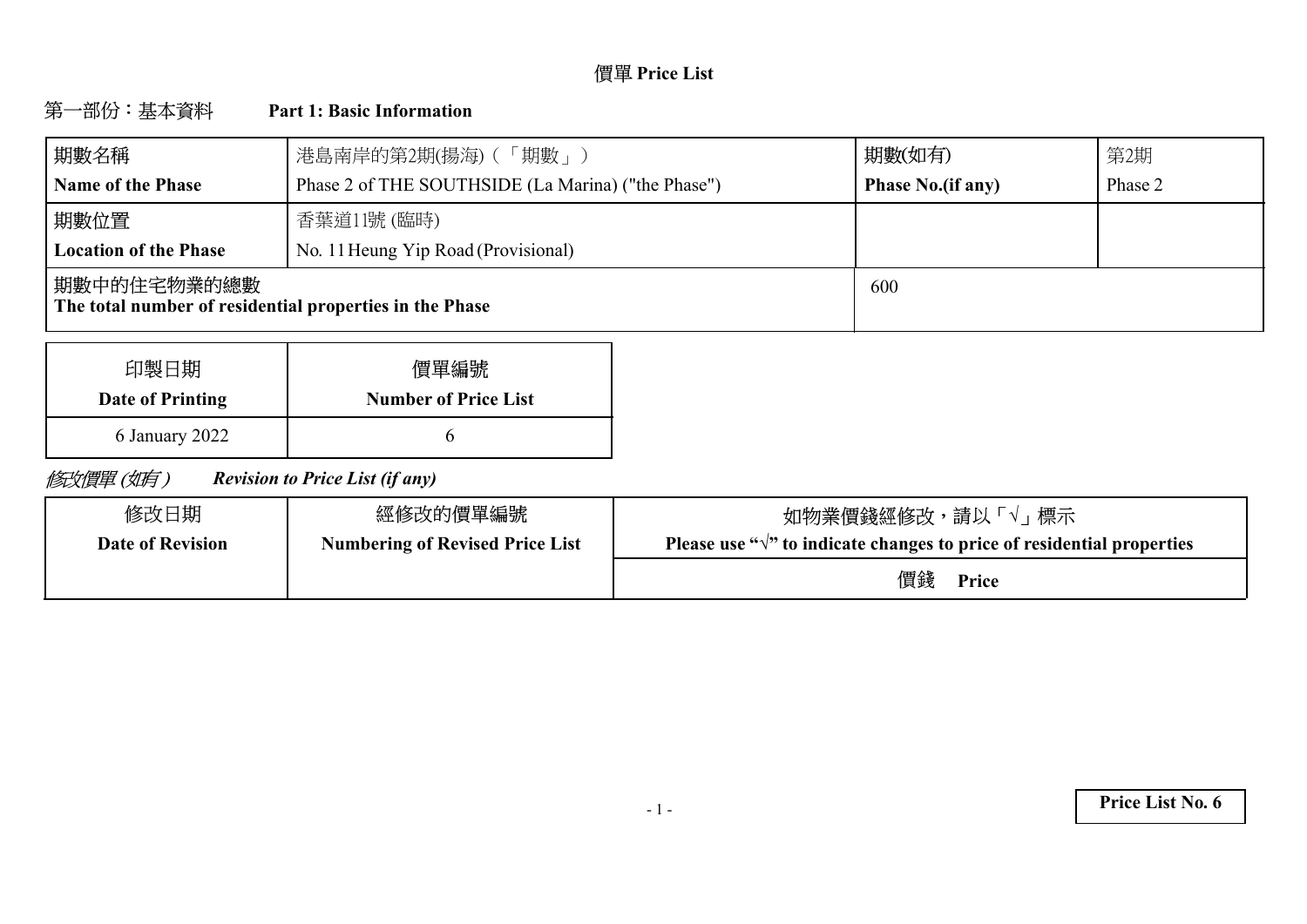# **Part 2: Information on Area and Price**

|                            | 物業的描述<br><b>Description of Residential</b><br><b>Property</b> |              | 實用面積<br>(包括露台,工作平台及陽台(如有))<br>平方米(平方呎)<br>Saleable Area<br>(including balcony, utility platform and | 售價<br>(元)<br>Price<br>(S) | 實用面積<br>每平方米/呎售價<br>元,每平方米<br>(元,每平方呎)<br><b>Unit Rate of</b> |                                            |                          |                          |                          | 其他指明項目的面積 (不計算入實用面積)<br>Area of other specified items (Not included in the Saleable Area)<br>平方米(平方呎)<br>sq. metre (sq. ft.) |                          |            |                      |                           |                          |
|----------------------------|---------------------------------------------------------------|--------------|-----------------------------------------------------------------------------------------------------|---------------------------|---------------------------------------------------------------|--------------------------------------------|--------------------------|--------------------------|--------------------------|------------------------------------------------------------------------------------------------------------------------------|--------------------------|------------|----------------------|---------------------------|--------------------------|
| 大廈名稱<br><b>Block Name</b>  | 樓層<br>Floor                                                   | 單位<br>Unit   | verandah, if any)<br>sq. metre (sq. ft.)                                                            |                           | <b>Saleable Area</b><br>\$ per sq. metre<br>(S per sq. ft.)   | 空調機房<br>Air-<br>conditioning<br>plant room | 窗台<br>Bay<br>window      | 閣樓<br>Cock-<br>loft      | 平台<br>Flat<br>roof       | 花園<br>Garden                                                                                                                 | 停車位<br>Parking<br>space  | 天台<br>Roof | 梯屋<br>Stair-<br>hood | 前庭<br><b>Terrace Yard</b> | 庭院                       |
| 第1座 (1A)<br>Tower $1(1A)$  | 31                                                            | A            | 120.655 (1,299)<br>露台 Balcony:4.939 (53);<br>工作平台 Utility Platform:1.500 (16)                       | 94,990,000                | 787,286<br>(73, 125)                                          | --                                         |                          | $-$                      |                          | $-$                                                                                                                          |                          |            |                      | $\overline{\phantom{a}}$  | $\overline{\phantom{a}}$ |
| 第1座 (1A)<br>Tower $1(1A)$  | 31                                                            | $\, {\bf B}$ | 86.795 (934)<br>露台 Balcony:4.061 (44);<br>工作平台 Utility Platform:1.500 (16)                          | 56,524,000                | 651,236<br>(60, 518)                                          | $-$                                        | $\overline{\phantom{a}}$ | $\overline{\phantom{a}}$ | $\overline{\phantom{a}}$ | $-$                                                                                                                          | $\overline{\phantom{a}}$ |            |                      | $\overline{\phantom{a}}$  | $\overline{\phantom{a}}$ |
| 第1座 (1A)<br>Tower $1(1A)$  | 31                                                            | D            | 69.809 (751)<br>露台 Balcony:2.413 (26);<br>工作平台 Utility Platform:1.500 (16)                          | 34,713,000                | 497,257<br>(46, 222)                                          | $-$                                        |                          | $\overline{a}$           |                          | $-$                                                                                                                          | $\overline{a}$           |            |                      | $\overline{\phantom{a}}$  |                          |
| 第1座 (1A)<br>Tower $1(1A)$  | 30                                                            | A            | 120.655 (1,299)<br>露台 Balcony:4.939 (53);<br>工作平台 Utility Platform:1.500 (16)                       | 94,177,000                | 780,548<br>(72,500)                                           | $-$                                        | $\overline{a}$           | $\overline{\phantom{a}}$ | $\overline{a}$           | $-$                                                                                                                          | $\overline{\phantom{a}}$ |            | $\overline{a}$       | $\overline{\phantom{a}}$  | $\overline{\phantom{a}}$ |
| 第1座 (1A)<br>Tower $1$ (1A) | 30 <sup>°</sup>                                               | B            | 86.795 (934)<br>露台 Balcony:4.061 (44);<br>工作平台 Utility Platform:1.500 (16)                          | 55,965,000                | 644,795<br>(59, 920)                                          | --                                         | $\overline{a}$           | $\overline{\phantom{a}}$ |                          |                                                                                                                              | $\overline{\phantom{a}}$ |            |                      | $\overline{\phantom{a}}$  | $\overline{\phantom{a}}$ |
| 第1座 (1A)<br>Tower $1(1A)$  | 30                                                            | D            | 69.809 (751)<br>露台 Balcony:2.413 (26);<br>工作平台 Utility Platform:1.500 (16)                          | 34,609,000                | 495,767<br>(46,084)                                           | $-$                                        | $\overline{\phantom{a}}$ | $-$                      |                          |                                                                                                                              |                          |            |                      | $\overline{\phantom{a}}$  |                          |
| 第1座 (1A)<br>Tower $1$ (1A) | 29                                                            | B            | 86.795 (934)<br>露台 Balcony:4.061 (44);<br>工作平台 Utility Platform:1.500 (16)                          | 55,412,000                | 638,424<br>(59, 328)                                          | --                                         |                          |                          |                          |                                                                                                                              | $\overline{a}$           |            |                      | $\overline{\phantom{a}}$  |                          |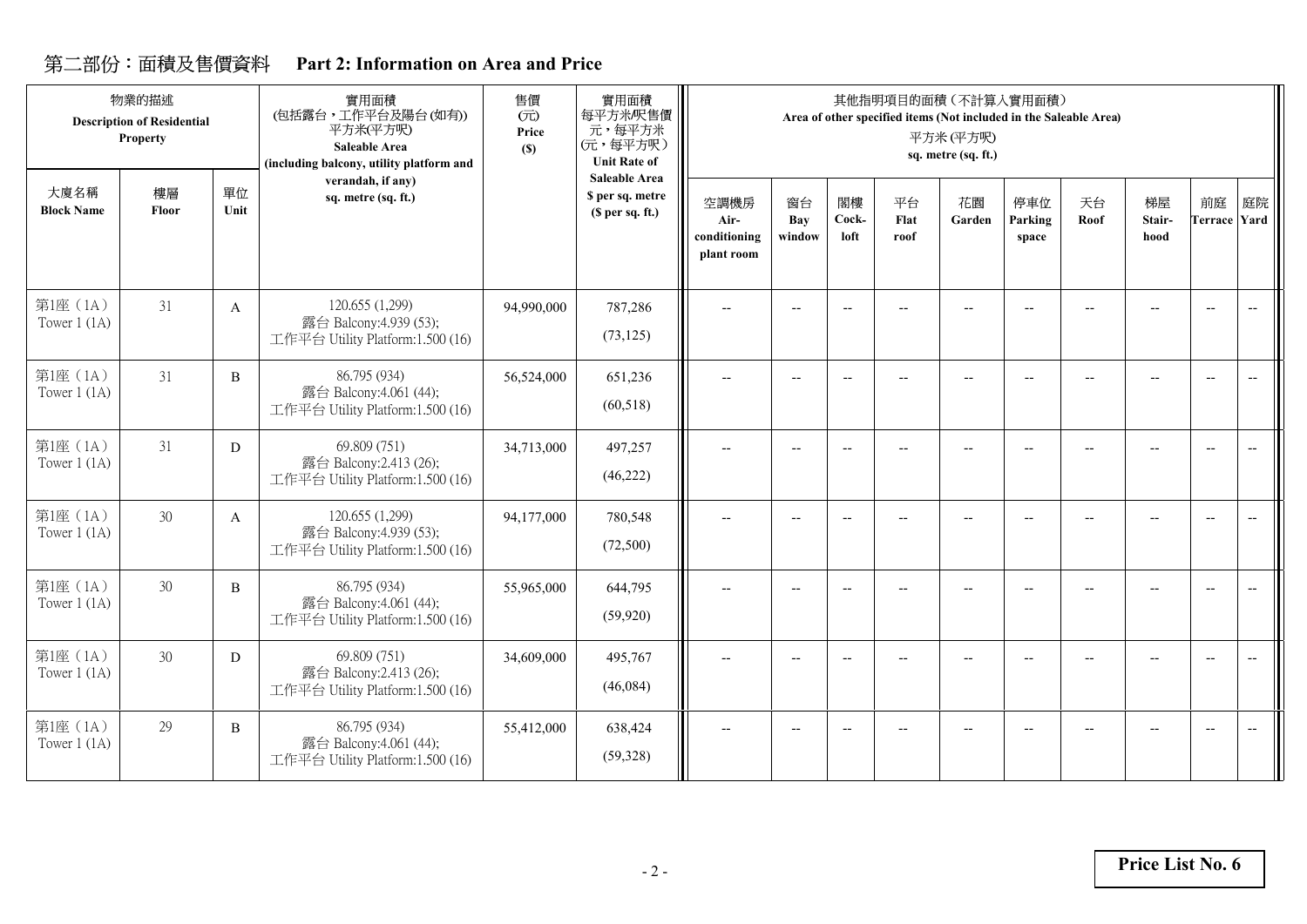|                            | 物業的描述<br><b>Description of Residential</b><br>Property |              | 實用面積<br>(包括露台,工作平台及陽台(如有))<br>平方米(平方呎)<br>Saleable Area<br>(including balcony, utility platform and | 售價<br>(元)<br>Price<br>(S) | 實用面積<br>每平方米/呎售價<br>元,每平方米<br>(元,每平方呎)<br><b>Unit Rate of</b>          |                                            |                          |                          |                          | 其他指明項目的面積 (不計算入實用面積)<br>Area of other specified items (Not included in the Saleable Area)<br>平方米(平方呎)<br>sq. metre (sq. ft.) |                          |                |                          |                           |                          |
|----------------------------|--------------------------------------------------------|--------------|-----------------------------------------------------------------------------------------------------|---------------------------|------------------------------------------------------------------------|--------------------------------------------|--------------------------|--------------------------|--------------------------|------------------------------------------------------------------------------------------------------------------------------|--------------------------|----------------|--------------------------|---------------------------|--------------------------|
| 大廈名稱<br><b>Block Name</b>  | 樓層<br>Floor                                            | 單位<br>Unit   | verandah, if any)<br>sq. metre (sq. ft.)                                                            |                           | <b>Saleable Area</b><br>\$ per sq. metre<br>(S <sub>per</sub> sq. ft.) | 空調機房<br>Air-<br>conditioning<br>plant room | 窗台<br>Bay<br>window      | 閣樓<br>Cock-<br>loft      | 平台<br>Flat<br>roof       | 花園<br>Garden                                                                                                                 | 停車位<br>Parking<br>space  | 天台<br>Roof     | 梯屋<br>Stair-<br>hood     | 前庭<br><b>Terrace Yard</b> | 庭院                       |
| 第1座 (1A)<br>Tower $1$ (1A) | 29                                                     | D            | 69.809 (751)<br>露台 Balcony:2.413 (26);<br>工作平台 Utility Platform:1.500 (16)                          | 34,506,000                | 494,292<br>(45, 947)                                                   |                                            |                          | $\overline{\phantom{a}}$ |                          |                                                                                                                              |                          |                |                          | $\overline{a}$            | $\overline{\phantom{a}}$ |
| 第1座 (1A)<br>Tower $1$ (1A) | 28                                                     | $\mathbf{A}$ | 120.655 (1,299)<br>露台 Balcony:4.939 (53);<br>工作平台 Utility Platform:1.500 (16)                       | 81,187,000                | 672,886<br>(62,500)                                                    | $\overline{\phantom{a}}$                   | $\overline{\phantom{a}}$ | $\overline{\phantom{a}}$ | $-$                      | $\overline{\phantom{a}}$                                                                                                     | $-$                      | $-$            | $\overline{a}$           | $-$                       | $\overline{\phantom{m}}$ |
| 第1座 (1A)<br>Tower $1$ (1A) | 28                                                     | $\, {\bf B}$ | 86.795 (934)<br>露台 Balcony:4.061 (44);<br>工作平台 Utility Platform:1.500 (16)                          | 54,593,000                | 628,988<br>(58, 451)                                                   |                                            | $\overline{\phantom{a}}$ | $-$                      | $-$                      | $-$                                                                                                                          | --                       |                | $\overline{\phantom{a}}$ | $\overline{\phantom{a}}$  |                          |
| 第1座 (1A)<br>Tower $1(1A)$  | 27                                                     | $\mathbf{A}$ | 120.655 (1,299)<br>露台 Balcony:4.939 (53);<br>工作平台 Utility Platform:1.500 (16)                       | 79,563,000                | 659,426<br>(61,249)                                                    | $-$                                        | $\overline{\phantom{m}}$ | $\overline{\phantom{a}}$ | $\overline{\phantom{a}}$ | $-$                                                                                                                          | $\overline{\phantom{a}}$ | $\overline{a}$ | --                       | $\overline{\phantom{a}}$  | $\overline{\phantom{m}}$ |
| 第1座 (1A)<br>Tower $1(1A)$  | 27                                                     | $\, {\bf B}$ | 86.795 (934)<br>露台 Balcony:4.061 (44);<br>工作平台 Utility Platform:1.500 (16)                          | 53,522,000                | 616,648<br>(57, 304)                                                   | $\sim$                                     | $\overline{a}$           | $\overline{a}$           | $\overline{a}$           | $\overline{\phantom{a}}$                                                                                                     | $\overline{a}$           |                | $\overline{a}$           | $\overline{\phantom{a}}$  | $\overline{\phantom{a}}$ |
| 第1座 (1A)<br>Tower $1$ (1A) | 18                                                     | A            | 120.655 (1,299)<br>露台 Balcony:4.939 (53);<br>工作平台 Utility Platform:1.500 (16)                       | 69,636,000                | 577,150<br>(53,607)                                                    | $\overline{\phantom{a}}$                   | $\overline{a}$           | $-$                      |                          | $-$                                                                                                                          | $-$                      | $-$            | $\overline{a}$           | $\overline{\phantom{a}}$  | $\sim$                   |
| 第1座 (1A)<br>Tower $1(1A)$  | 18                                                     | B            | 86.795 (934)<br>露台 Balcony:4.061 (44);<br>工作平台 Utility Platform:1.500 (16)                          | 50,068,000                | 576,854<br>(53,606)                                                    |                                            |                          |                          |                          |                                                                                                                              |                          |                |                          | $\overline{\phantom{a}}$  | $\overline{a}$           |
| 第1座 (1A)<br>Tower $1$ (1A) | 17                                                     | A            | 120.655 (1,299)<br>露台 Balcony:4.939 (53);<br>工作平台 Utility Platform:1.500 (16)                       | 68,676,000                | 569,193<br>(52, 868)                                                   | $\overline{\phantom{a}}$                   | $-$                      | $-$                      |                          | $\overline{a}$                                                                                                               | $-$                      |                | $-$                      | $-$                       | $\overline{\phantom{a}}$ |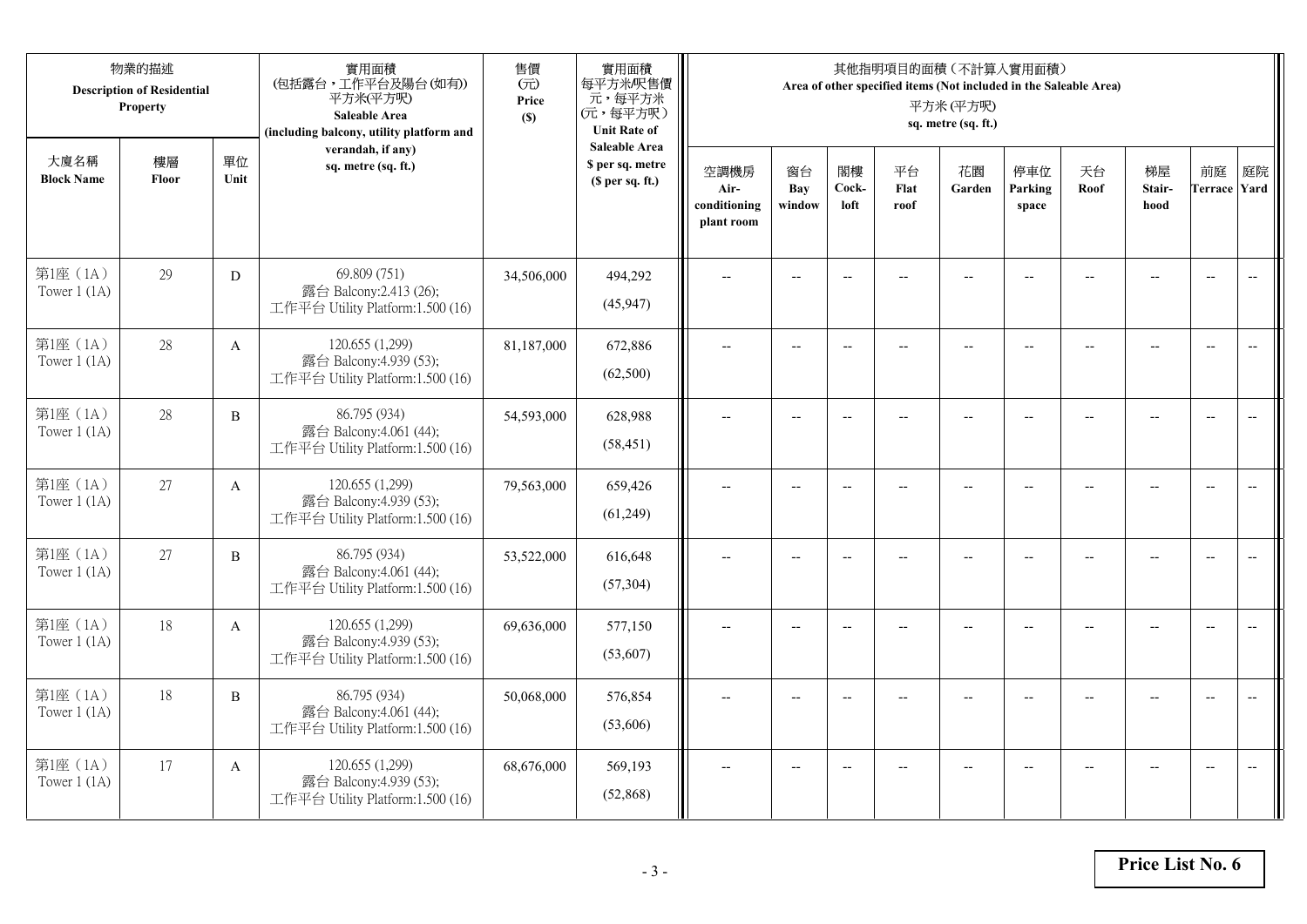|                            | 物業的描述<br><b>Description of Residential</b><br>Property |              | 實用面積<br>(包括露台,工作平台及陽台(如有))<br>平方米(平方呎)<br><b>Saleable Area</b><br>(including balcony, utility platform and | 售價<br>(元)<br>Price<br>(S) | 實用面積<br>每平方米/呎售價<br>元,每平方米<br>(元,每平方呎)<br><b>Unit Rate of</b>          |                                            |                          |                          | 其他指明項目的面積 (不計算入實用面積)<br>Area of other specified items (Not included in the Saleable Area) | 平方米(平方呎)<br>sq. metre (sq. ft.) |                          |                |                                                     |                           |                          |
|----------------------------|--------------------------------------------------------|--------------|------------------------------------------------------------------------------------------------------------|---------------------------|------------------------------------------------------------------------|--------------------------------------------|--------------------------|--------------------------|-------------------------------------------------------------------------------------------|---------------------------------|--------------------------|----------------|-----------------------------------------------------|---------------------------|--------------------------|
| 大廈名稱<br><b>Block Name</b>  | 樓層<br>Floor                                            | 單位<br>Unit   | verandah, if any)<br>sq. metre (sq. ft.)                                                                   |                           | <b>Saleable Area</b><br>\$ per sq. metre<br>(S <sub>per</sub> sq. ft.) | 空調機房<br>Air-<br>conditioning<br>plant room | 窗台<br>Bay<br>window      | 閣樓<br>Cock-<br>loft      | 平台<br>Flat<br>roof                                                                        | 花園<br>Garden                    | 停車位<br>Parking<br>space  | 天台<br>Roof     | 梯屋<br>Stair-<br>hood                                | 前庭<br><b>Terrace Yard</b> | 庭院                       |
| 第1座 (1A)<br>Tower $1$ (1A) | 17                                                     | $\, {\bf B}$ | 86.795 (934)<br>露台 Balcony:4.061 (44);<br>工作平台 Utility Platform:1.500 (16)                                 | 49,377,000                | 568,892<br>(52,866)                                                    |                                            |                          | $\overline{\phantom{a}}$ |                                                                                           |                                 |                          |                |                                                     | $\overline{a}$            | $\overline{\phantom{a}}$ |
| 第1座 (1A)<br>Tower $1$ (1A) | 16                                                     | $\mathbf{A}$ | 120.655 (1,299)<br>露台 Balcony:4.939 (53);<br>工作平台 Utility Platform:1.500 (16)                              | 68,197,000                | 565,223<br>(52,500)                                                    | $\overline{\phantom{a}}$                   | $\overline{\phantom{a}}$ | $\overline{\phantom{a}}$ |                                                                                           | $\overline{\phantom{a}}$        | $-$                      |                | $\overline{a}$                                      | $-$                       |                          |
| 第1座 (1A)<br>Tower $1$ (1A) | 16                                                     | $\, {\bf B}$ | 86.795 (934)<br>露台 Balcony:4.061 (44);<br>工作平台 Utility Platform:1.500 (16)                                 | 49,035,000                | 564,952<br>(52,500)                                                    |                                            | $\overline{\phantom{a}}$ | $-$                      | $-$                                                                                       | $-$                             |                          |                | $\overline{\phantom{a}}$                            | $\overline{\phantom{a}}$  |                          |
| 第1座 (1A)<br>Tower $1(1A)$  | 5                                                      | $\mathbf C$  | 45.174 (486)<br>露台 Balcony:-- (--);<br>工作平台 Utility Platform:-- (--)                                       | 20,655,000                | 457,232<br>(42,500)                                                    | $-$                                        | $\overline{\phantom{m}}$ | $\overline{\phantom{a}}$ | $\overline{\phantom{a}}$                                                                  | 22.015<br>(237)                 | $\overline{\phantom{a}}$ | $\overline{a}$ | $\hspace{0.05cm} -\hspace{0.05cm} -\hspace{0.05cm}$ | $\overline{\phantom{a}}$  | $\overline{\phantom{m}}$ |
| 第1座 (1A)<br>Tower $1(1A)$  | 5                                                      | ${\rm D}$    | 65.896 (709)<br>露台 Balcony:-- (--);<br>工作平台 Utility Platform:-- (--)                                       | 31,019,000                | 470,727<br>(43,750)                                                    | $\sim$                                     | $\overline{a}$           | $\overline{a}$           | $\overline{\phantom{a}}$                                                                  | 52.194<br>(562)                 | $\overline{\phantom{a}}$ |                |                                                     | $\overline{\phantom{a}}$  | $\overline{\phantom{a}}$ |
| 第1座 (1A)<br>Tower $1$ (1A) | 5                                                      | E            | 42.861 (461)<br>露台 Balcony:-- (--);<br>工作平台 Utility Platform:-- (--)                                       | 19,593,000                | 457,129<br>(42,501)                                                    | $\overline{\phantom{a}}$                   | $\overline{a}$           | $-$                      | $\overline{a}$                                                                            | 37.265<br>(401)                 | $\overline{a}$           |                | $-$                                                 | $\overline{\phantom{a}}$  | $\overline{a}$           |
| 第1座 (1B)<br>Tower $1(1B)$  | 31                                                     | $\mathbf{A}$ | 131.880 (1,420)<br>露台 Balcony:4.939 (53);<br>工作平台 Utility Platform:1.500 (16)                              | 108,275,000               | 821,012<br>(76,250)                                                    |                                            |                          | $\overline{\phantom{a}}$ |                                                                                           |                                 |                          |                |                                                     | $\overline{\phantom{a}}$  | $\overline{\phantom{a}}$ |
| 第1座 (1B)<br>Tower $1$ (1B) | 31                                                     | B            | 87.459 (941)<br>露台 Balcony:4.046 (44);<br>工作平台 Utility Platform:1.500 (16)                                 | 55,593,000                | 635,646<br>(59,079)                                                    |                                            | $-$                      | $-$                      |                                                                                           | $-$                             | $-$                      |                | $-$                                                 | $-$                       | $\overline{\phantom{a}}$ |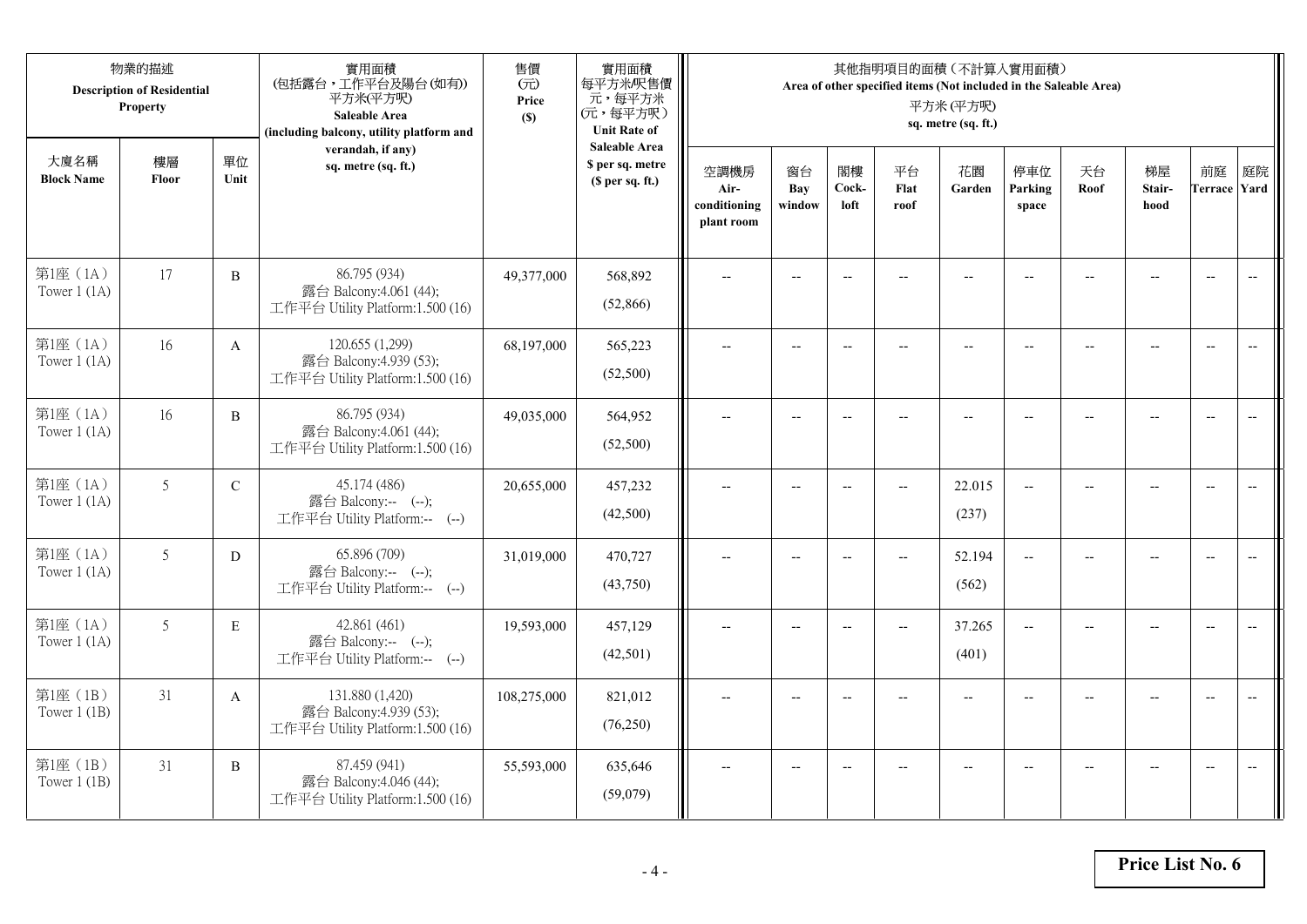|                            | 物業的描述<br><b>Description of Residential</b><br>Property |              | 實用面積<br>(包括露台,工作平台及陽台(如有))<br>平方米(平方呎)<br><b>Saleable Area</b><br>(including balcony, utility platform and | 售價<br>(元)<br>Price<br>(S) | 實用面積<br>每平方米/呎售價<br>元,每平方米<br>(元,每平方呎)<br><b>Unit Rate of</b>          |                                            |                          |                          |                          | 其他指明項目的面積 (不計算入實用面積)<br>Area of other specified items (Not included in the Saleable Area)<br>平方米(平方呎)<br>sq. metre (sq. ft.) |                          |                |                          |                           |                          |
|----------------------------|--------------------------------------------------------|--------------|------------------------------------------------------------------------------------------------------------|---------------------------|------------------------------------------------------------------------|--------------------------------------------|--------------------------|--------------------------|--------------------------|------------------------------------------------------------------------------------------------------------------------------|--------------------------|----------------|--------------------------|---------------------------|--------------------------|
| 大廈名稱<br><b>Block Name</b>  | 樓層<br>Floor                                            | 單位<br>Unit   | verandah, if any)<br>sq. metre (sq. ft.)                                                                   |                           | <b>Saleable Area</b><br>\$ per sq. metre<br>(S <sub>per</sub> sq. ft.) | 空調機房<br>Air-<br>conditioning<br>plant room | 窗台<br>Bay<br>window      | 閣樓<br>Cock-<br>loft      | 平台<br>Flat<br>roof       | 花園<br>Garden                                                                                                                 | 停車位<br>Parking<br>space  | 天台<br>Roof     | 梯屋<br>Stair-<br>hood     | 前庭<br><b>Terrace Yard</b> | 庭院                       |
| 第1座 (1B)<br>Tower $1$ (1B) | 30                                                     | $\mathbf{A}$ | 131.880 (1,420)<br>露台 Balcony:4.939 (53);<br>工作平台 Utility Platform:1.500 (16)                              | 107,387,000               | 814,278<br>(75,625)                                                    |                                            | $-$                      | $\overline{\phantom{a}}$ |                          | $\sim$                                                                                                                       |                          |                |                          | $\overline{a}$            | $\overline{\phantom{a}}$ |
| 第1座 (1B)<br>Tower $1$ (1B) | 30                                                     | B            | 87.459 (941)<br>露台 Balcony:4.046 (44);<br>工作平台 Utility Platform:1.500 (16)                                 | 55,043,000                | 629,358<br>(58, 494)                                                   | $\overline{\phantom{a}}$                   | $\overline{\phantom{a}}$ | $\overline{\phantom{a}}$ | $\overline{a}$           | $\overline{\phantom{a}}$                                                                                                     | $-$                      | $-$            | $\overline{a}$           | $-$                       | $\overline{\phantom{m}}$ |
| 第1座 (1B)<br>Tower $1$ (1B) | 29                                                     | $\, {\bf B}$ | 87.459 (941)<br>露台 Balcony:4.046 (44);<br>工作平台 Utility Platform:1.500 (16)                                 | 54,498,000                | 623,126<br>(57, 915)                                                   |                                            | $\overline{\phantom{a}}$ | $\overline{\phantom{a}}$ | $-$                      | $-$                                                                                                                          | --                       |                | $\overline{\phantom{a}}$ | $\overline{\phantom{a}}$  |                          |
| 第1座 (1B)<br>Tower $1$ (1B) | 28                                                     | $\mathbf{A}$ | 131.880 (1,420)<br>露台 Balcony:4.939 (53);<br>工作平台 Utility Platform:1.500 (16)                              | 90,525,000                | 686,419<br>(63,750)                                                    | $-$                                        | $\overline{\phantom{m}}$ | $\overline{\phantom{a}}$ | $\overline{\phantom{a}}$ | $-$                                                                                                                          | $\overline{\phantom{a}}$ | $\overline{a}$ | --                       | $\overline{\phantom{a}}$  | $\overline{\phantom{m}}$ |
| 第1座 (1B)<br>Tower $1(1B)$  | 28                                                     | $\, {\bf B}$ | 87.459 (941)<br>露台 Balcony:4.046 (44);<br>工作平台 Utility Platform:1.500 (16)                                 | 53,692,000                | 613,911<br>(57,058)                                                    | $\sim$                                     | $\overline{a}$           | $\overline{a}$           | $\overline{a}$           | $\overline{\phantom{a}}$                                                                                                     | $\overline{a}$           |                | $\overline{a}$           | $\overline{\phantom{a}}$  | $\overline{\phantom{a}}$ |
| 第1座 (1B)<br>Tower $1$ (1B) | 27                                                     | A            | 131.880 (1,420)<br>露台 Balcony:4.939 (53);<br>工作平台 Utility Platform:1.500 (16)                              | 88,750,000                | 672,960<br>(62,500)                                                    | $\overline{\phantom{a}}$                   | $\overline{a}$           | $\overline{\phantom{a}}$ |                          | $\overline{a}$                                                                                                               | $\sim$                   | $-$            | $\overline{a}$           | $\overline{\phantom{a}}$  | $\sim$                   |
| 第1座 (1B)<br>Tower $1$ (1B) | 27                                                     | B            | 87.459 (941)<br>露台 Balcony:4.046 (44);<br>工作平台 Utility Platform:1.500 (16)                                 | 52,640,000                | 601,882<br>(55,940)                                                    |                                            |                          | $\overline{\phantom{a}}$ |                          |                                                                                                                              |                          |                |                          | $\overline{\phantom{a}}$  | $\overline{\phantom{a}}$ |
| 第1座 (1B)<br>Tower $1$ (1B) | 18                                                     | A            | 131.880 (1,420)<br>露台 Balcony:4.939 (53);<br>工作平台 Utility Platform:1.500 (16)                              | 79,747,000                | 604,694<br>(56,160)                                                    | $\overline{\phantom{a}}$                   | $-$                      | $\overline{\phantom{a}}$ | $\overline{a}$           | $\overline{a}$                                                                                                               | $-$                      |                | $-$                      | $-$                       | $\overline{\phantom{a}}$ |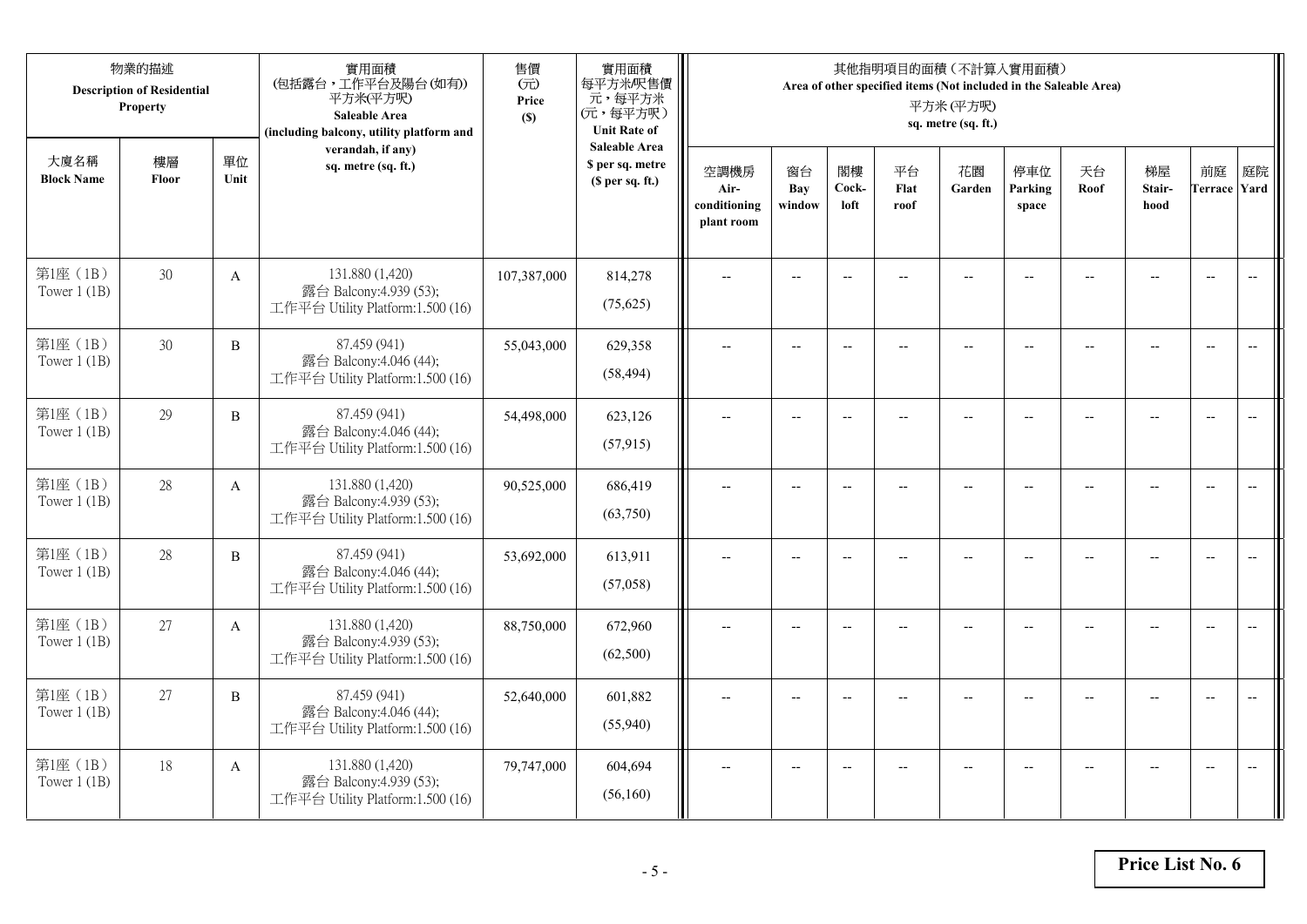|                            | 物業的描述<br><b>Description of Residential</b><br>Property |                | 實用面積<br>(包括露台,工作平台及陽台(如有))<br>平方米(平方呎)<br><b>Saleable Area</b><br>(including balcony, utility platform and | 售價<br>(元)<br>Price<br>(S) | 實用面積<br>每平方米/呎售價<br>元,每平方米<br>(元,每平方呎)<br><b>Unit Rate of</b> |                                            |                     |                          | 其他指明項目的面積 (不計算入實用面積)<br>Area of other specified items (Not included in the Saleable Area) | 平方米(平方呎)<br>sq. metre (sq. ft.) |                         |            |                          |                           |                          |
|----------------------------|--------------------------------------------------------|----------------|------------------------------------------------------------------------------------------------------------|---------------------------|---------------------------------------------------------------|--------------------------------------------|---------------------|--------------------------|-------------------------------------------------------------------------------------------|---------------------------------|-------------------------|------------|--------------------------|---------------------------|--------------------------|
| 大廈名稱<br><b>Block Name</b>  | 樓層<br>Floor                                            | 單位<br>Unit     | verandah, if any)<br>sq. metre (sq. ft.)                                                                   |                           | <b>Saleable Area</b><br>\$ per sq. metre<br>(\$ per sq. ft.)  | 空調機房<br>Air-<br>conditioning<br>plant room | 窗台<br>Bay<br>window | 閣樓<br>Cock-<br>loft      | 平台<br>Flat<br>roof                                                                        | 花園<br>Garden                    | 停車位<br>Parking<br>space | 天台<br>Roof | 梯屋<br>Stair-<br>hood     | 前庭<br><b>Terrace Yard</b> | 庭院                       |
| 第1座 (1B)<br>Tower $1(1B)$  | 18                                                     | $\, {\bf B}$   | 87.459 (941)<br>露台 Balcony:4.046 (44);<br>工作平台 Utility Platform:1.500 (16)                                 | 49,244,000                | 563,052<br>(52, 332)                                          |                                            |                     | $-$                      |                                                                                           |                                 |                         |            |                          | $\overline{\phantom{a}}$  | $\overline{\phantom{a}}$ |
| 第1座 (1B)<br>Tower $1$ (1B) | 17                                                     | $\mathbf{A}$   | 131.880 (1,420)<br>露台 Balcony:4.939 (53);<br>工作平台 Utility Platform:1.500 (16)                              | 78,646,000                | 596,345<br>(55,385)                                           | $\overline{a}$                             | $--$                | $\overline{\phantom{a}}$ | --                                                                                        | $\overline{\phantom{a}}$        | $-$                     | $-$        | $-$                      | $\overline{a}$            | $-$                      |
| 第1座 (1B)<br>Tower $1$ (1B) | 17                                                     | $\overline{B}$ | 87.459 (941)<br>露台 Balcony:4.046 (44);<br>工作平台 Utility Platform:1.500 (16)                                 | 48,565,000                | 555,289<br>(51,610)                                           |                                            | $\overline{a}$      | $\overline{\phantom{a}}$ |                                                                                           | $\overline{a}$                  |                         |            |                          | $\overline{a}$            |                          |
| 第1座 (1B)<br>Tower $1(1B)$  | 16                                                     | $\mathbf{A}$   | 131.880 (1,420)<br>露台 Balcony:4.939 (53);<br>工作平台 Utility Platform:1.500 (16)                              | 78,100,000                | 592,205<br>(55,000)                                           | $\overline{\phantom{a}}$                   | $-$                 | $-$                      | $\overline{a}$                                                                            | $\overline{a}$                  | $\overline{a}$          |            | $\overline{\phantom{a}}$ | $\overline{\phantom{a}}$  | $\overline{\phantom{m}}$ |
| 第1座 (1B)<br>Tower $1$ (1B) | 16                                                     | B              | 87.459 (941)<br>露台 Balcony:4.046 (44);<br>工作平台 Utility Platform:1.500 (16)                                 | 48,226,000                | 551,413<br>(51,250)                                           | $\overline{a}$                             | $- -$               | $\overline{\phantom{a}}$ | $\qquad \qquad -$                                                                         | $\overline{\phantom{m}}$        |                         | --         | $-$                      | $\overline{\phantom{m}}$  | $\overline{\phantom{m}}$ |
| 第1座 (1B)<br>Tower $1$ (1B) | 5                                                      | $\mathbf C$    | 50.989 (549)<br>露台 Balcony:-- (--);<br>工作平台 Utility Platform:-- (--)                                       | 23,333,000                | 457,609<br>(42,501)                                           |                                            | $-$                 | $-$                      | $\overline{a}$                                                                            | 42.159<br>(454)                 | $\overline{a}$          |            | $-$                      | $\overline{\phantom{a}}$  | $-$                      |
| 第1座 (1B)<br>Tower $1$ (1B) | 5                                                      | D              | 41.158 (443)<br>露台 Balcony:-- (--);<br>工作平台 Utility Platform:-- (--)                                       | 18,274,000                | 443,996<br>(41,251)                                           | $\sim$                                     | $-$                 | $\overline{\phantom{a}}$ | $\sim$                                                                                    | 28.810<br>(310)                 | $\overline{a}$          |            | $-$                      | $-$                       | $\overline{a}$           |
| 第1座 (1B)<br>Tower $1$ (1B) | 5                                                      | E              | 45.071 (485)<br>露台 Balcony:-- (--);<br>工作平台 Utility Platform:-- (--)                                       | 20,006,000                | 443,877<br>(41,249)                                           |                                            | $-$                 | $-$                      | $\overline{\phantom{a}}$                                                                  | 36.919<br>(397)                 | $-$                     |            |                          | $\overline{a}$            | $-$                      |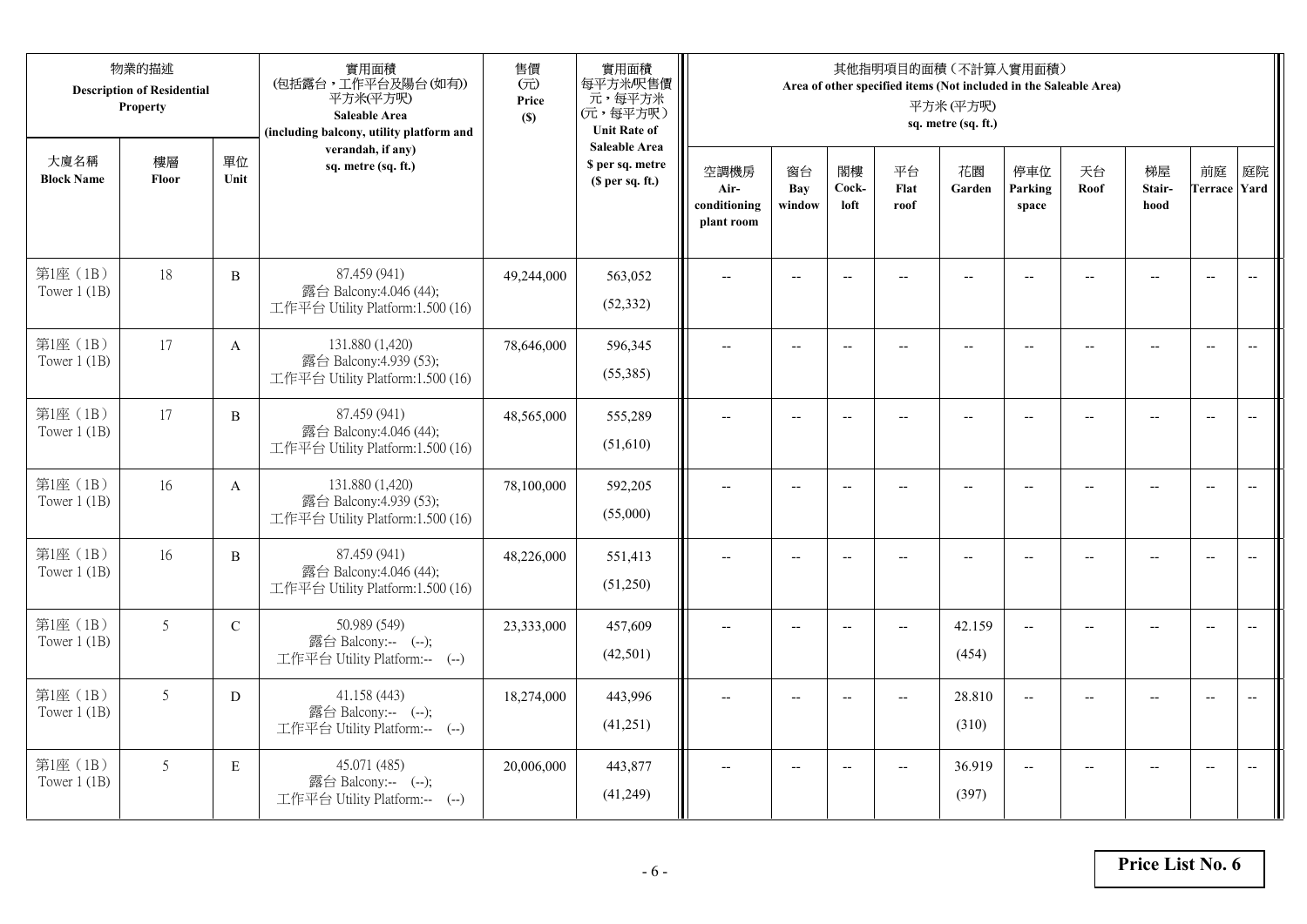|                            | 物業的描述<br><b>Description of Residential</b><br>Property |              | 實用面積<br>(包括露台,工作平台及陽台(如有))<br>平方米(平方呎)<br><b>Saleable Area</b><br>(including balcony, utility platform and | 售價<br>(元)<br>Price<br>(S) | 實用面積<br>每平方米/呎售價<br>元,每平方米<br>(元,每平方呎)<br><b>Unit Rate of</b>          |                                            |                          |                          | 其他指明項目的面積 (不計算入實用面積)<br>Area of other specified items (Not included in the Saleable Area) | 平方米(平方呎)<br>sq. metre (sq. ft.) |                          |                |                                                     |                           |                          |
|----------------------------|--------------------------------------------------------|--------------|------------------------------------------------------------------------------------------------------------|---------------------------|------------------------------------------------------------------------|--------------------------------------------|--------------------------|--------------------------|-------------------------------------------------------------------------------------------|---------------------------------|--------------------------|----------------|-----------------------------------------------------|---------------------------|--------------------------|
| 大廈名稱<br><b>Block Name</b>  | 樓層<br>Floor                                            | 單位<br>Unit   | verandah, if any)<br>sq. metre (sq. ft.)                                                                   |                           | <b>Saleable Area</b><br>\$ per sq. metre<br>(S <sub>per</sub> sq. ft.) | 空調機房<br>Air-<br>conditioning<br>plant room | 窗台<br>Bay<br>window      | 閣樓<br>Cock-<br>loft      | 平台<br>Flat<br>roof                                                                        | 花園<br>Garden                    | 停車位<br>Parking<br>space  | 天台<br>Roof     | 梯屋<br>Stair-<br>hood                                | 前庭<br><b>Terrace Yard</b> | 庭院                       |
| 第1座 (1B)<br>Tower $1$ (1B) | 5                                                      | $\mathbf F$  | 39.506 (425)<br>露台 Balcony:-- (--);<br>工作平台 Utility Platform:-- (--)                                       | 17,797,000                | 450,489<br>(41,875)                                                    |                                            | $-$                      | $\overline{\phantom{a}}$ | $-$                                                                                       | 29.767<br>(320)                 | $\overline{a}$           |                |                                                     | $\overline{a}$            | $\overline{\phantom{a}}$ |
| 第2座 (2A)<br>Tower 2 (2A)   | 37                                                     | $\mathbf{A}$ | 88.694 (955)<br>露台 Balcony:3.493 (38);<br>工作平台 Utility Platform:1.500 (16)                                 | 48,836,000                | 550,612<br>(51, 137)                                                   | $\overline{\phantom{a}}$                   | $\overline{\phantom{a}}$ | $\overline{a}$           | $\overline{a}$                                                                            | $\overline{\phantom{a}}$        | $-$                      |                | $\overline{a}$                                      | $-$                       | $\overline{\phantom{m}}$ |
| 第2座 (2A)<br>Tower 2 (2A)   | 37                                                     | $\, {\bf B}$ | 78.200 (842)<br>露台 Balcony:2.650 (29);<br>工作平台 Utility Platform:1.500 (16)                                 | 40,559,000                | 518,657<br>(48,170)                                                    |                                            | $\overline{\phantom{a}}$ | $-$                      | $-$                                                                                       | $-$                             | --                       |                | $\overline{\phantom{a}}$                            | $\overline{\phantom{a}}$  |                          |
| 第2座 (2A)<br>Tower 2 (2A)   | 37                                                     | $\mathbf C$  | 79.008 (850)<br>露台 Balcony:3.299 (36);<br>工作平台 Utility Platform:1.500 (16)                                 | 43,448,000                | 549,919<br>(51, 115)                                                   | $-$                                        | $\overline{\phantom{m}}$ | $\overline{\phantom{a}}$ | $\overline{\phantom{a}}$                                                                  | $-$                             | $\overline{\phantom{a}}$ | $\overline{a}$ | $\hspace{0.05cm} -\hspace{0.05cm} -\hspace{0.05cm}$ | $\overline{\phantom{a}}$  | $\overline{\phantom{m}}$ |
| 第2座 (2A)<br>Tower 2 (2A)   | 36                                                     | $\mathbf{A}$ | 88.694 (955)<br>露台 Balcony:3.493 (38);<br>工作平台 Utility Platform:1.500 (16)                                 | 48,497,000                | 546,790<br>(50, 782)                                                   | $\sim$                                     | $\overline{a}$           | $\overline{a}$           | $\overline{a}$                                                                            | $\overline{\phantom{a}}$        | $\overline{a}$           |                | $\overline{a}$                                      | $\overline{\phantom{a}}$  | $\overline{\phantom{a}}$ |
| 第2座 (2A)<br>Tower 2 (2A)   | 36                                                     | $\, {\bf B}$ | 78.200 (842)<br>露台 Balcony:2.650 (29);<br>工作平台 Utility Platform:1.500 (16)                                 | 40,277,000                | 515,051<br>(47, 835)                                                   | $\overline{\phantom{a}}$                   | $\overline{a}$           | $-$                      |                                                                                           | $\overline{a}$                  | $\sim$                   | $-$            | $\overline{a}$                                      | $\overline{\phantom{a}}$  | $\sim$                   |
| 第2座 (2A)<br>Tower 2 (2A)   | 36                                                     | $\mathbf C$  | 79.008 (850)<br>露台 Balcony:3.299 (36);<br>工作平台 Utility Platform:1.500 (16)                                 | 43,146,000                | 546,097<br>(50,760)                                                    |                                            |                          | $\overline{\phantom{a}}$ |                                                                                           |                                 |                          |                |                                                     | $\overline{\phantom{a}}$  | $\overline{\phantom{a}}$ |
| 第2座 (2A)<br>Tower 2 (2A)   | 35                                                     | A            | 88.694 (955)<br>露台 Balcony:3.493 (38);<br>工作平台 Utility Platform:1.500 (16)                                 | 48,160,000                | 542,991<br>(50, 429)                                                   | $\overline{\phantom{a}}$                   | $-$                      | $-$                      | $\overline{a}$                                                                            | $-$                             | $-$                      |                | $-$                                                 | $-$                       | $\overline{\phantom{a}}$ |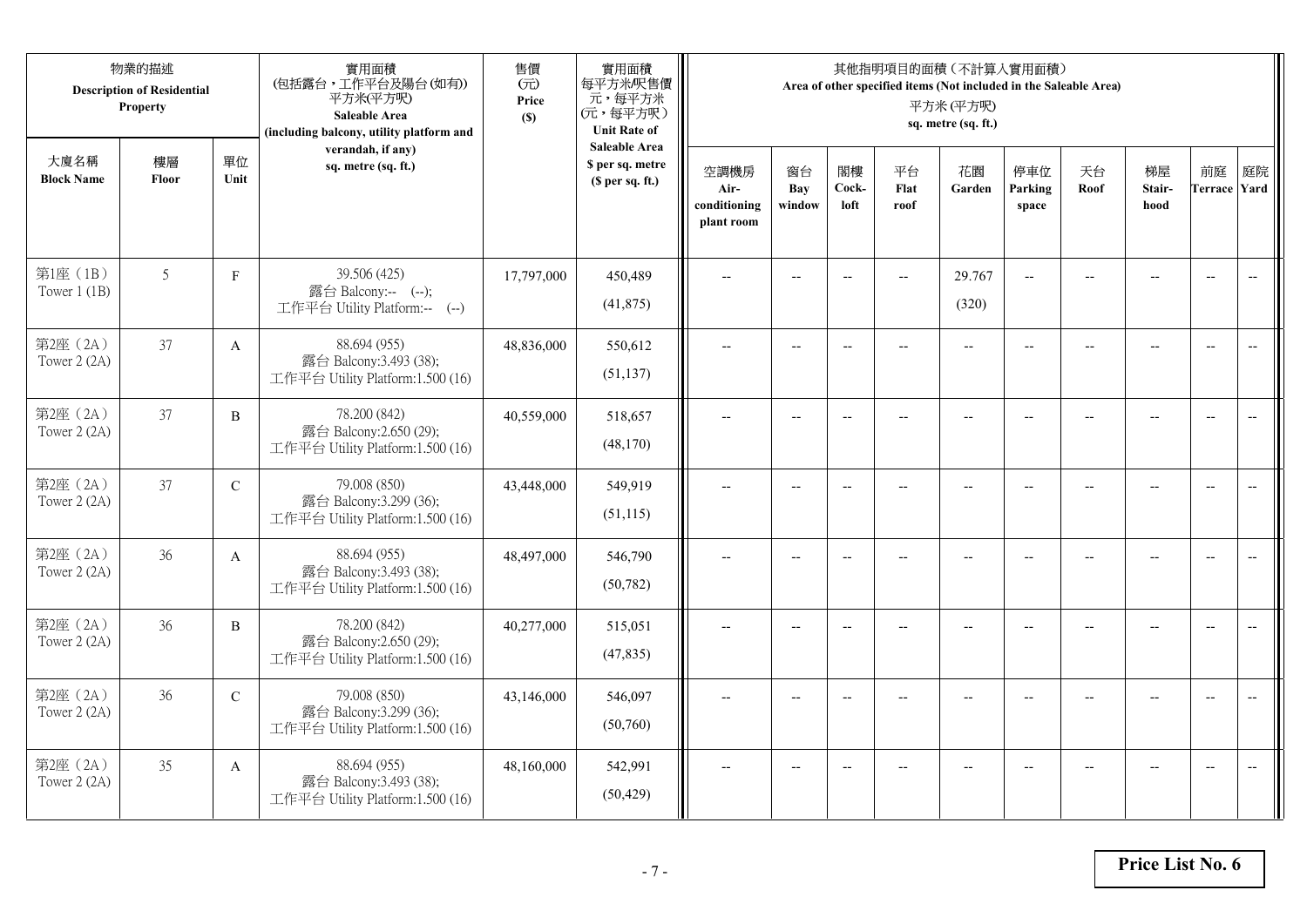|                           | 物業的描述<br><b>Description of Residential</b><br>Property |               | 實用面積<br>(包括露台,工作平台及陽台(如有))<br>平方米(平方呎)<br>Saleable Area<br>(including balcony, utility platform and | 售價<br>(元)<br>Price<br>(S) | 實用面積<br>每平方米/呎售價<br>元,每平方米<br>(元,每平方呎)<br><b>Unit Rate of</b> |                                            |                          |                          | 其他指明項目的面積 (不計算入實用面積)<br>Area of other specified items (Not included in the Saleable Area) | 平方米(平方呎)<br>sq. metre (sq. ft.) |                          |                |                          |                           |                          |
|---------------------------|--------------------------------------------------------|---------------|-----------------------------------------------------------------------------------------------------|---------------------------|---------------------------------------------------------------|--------------------------------------------|--------------------------|--------------------------|-------------------------------------------------------------------------------------------|---------------------------------|--------------------------|----------------|--------------------------|---------------------------|--------------------------|
| 大廈名稱<br><b>Block Name</b> | 樓層<br>Floor                                            | 單位<br>Unit    | verandah, if any)<br>sq. metre (sq. ft.)                                                            |                           | <b>Saleable Area</b><br>\$ per sq. metre<br>(\$ per sq. ft.)  | 空調機房<br>Air-<br>conditioning<br>plant room | 窗台<br>Bay<br>window      | 閣樓<br>Cock-<br>loft      | 平台<br>Flat<br>roof                                                                        | 花園<br>Garden                    | 停車位<br>Parking<br>space  | 天台<br>Roof     | 梯屋<br>Stair-<br>hood     | 前庭<br><b>Terrace Yard</b> | 庭院                       |
| 第2座 (2A)<br>Tower 2 (2A)  | 35                                                     | $\, {\bf B}$  | 78.200 (842)<br>露台 Balcony:2.650 (29);<br>工作平台 Utility Platform:1.500 (16)                          | 39,997,000                | 511,471<br>(47,502)                                           |                                            |                          |                          |                                                                                           |                                 |                          |                |                          | $\overline{\phantom{a}}$  | $\overline{\phantom{a}}$ |
| 第2座 (2A)<br>Tower 2 (2A)  | 35                                                     | $\mathcal{C}$ | 79.008 (850)<br>露台 Balcony:3.299 (36);<br>工作平台 Utility Platform:1.500 (16)                          | 42,845,000                | 542,287<br>(50, 406)                                          | $\overline{a}$                             | $\overline{\phantom{a}}$ | $\overline{\phantom{a}}$ | $-$                                                                                       | $\overline{\phantom{a}}$        | $-$                      | $-$            | $-$                      | $\overline{a}$            |                          |
| 第2座 (2A)<br>Tower 2 (2A)  | 5                                                      | $\mathbf{A}$  | 83.701 (901)<br>露台 Balcony:-- (--);<br>工作平台 Utility Platform:-- (--)                                | 40,545,000                | 484,403<br>(45,000)                                           |                                            | $\overline{\phantom{a}}$ | $\overline{\phantom{a}}$ | $\overline{\phantom{a}}$                                                                  | 71.579<br>(770)                 | $\overline{\phantom{a}}$ |                | $\overline{\phantom{a}}$ | $\overline{\phantom{a}}$  |                          |
| 第2座 (2A)<br>Tower 2 (2A)  | 5                                                      | $\, {\bf B}$  | 74.050 (797)<br>露台 Balcony:-- (--);<br>工作平台 Utility Platform:-- (--)                                | 33,873,000                | 457,434<br>(42,501)                                           | $\overline{a}$                             | $-$                      | $\overline{\phantom{a}}$ | $\overline{\phantom{a}}$                                                                  | 42.857<br>(461)                 | $\overline{\phantom{a}}$ |                | $\overline{\phantom{a}}$ | $\overline{\phantom{a}}$  | $\overline{\phantom{a}}$ |
| 第2座 (2A)<br>Tower 2 (2A)  | 5                                                      | $\mathbf C$   | 74.209 (799)<br>露台 Balcony:-- (--);<br>工作平台 Utility Platform:-- (--)                                | 36,454,000                | 491,234<br>(45,625)                                           | $\sim$                                     | $\overline{\phantom{a}}$ | $\overline{\phantom{a}}$ | $\overline{\phantom{a}}$                                                                  | 58.078<br>(625)                 | $\overline{\phantom{a}}$ | $\overline{a}$ | $\overline{a}$           | $\overline{\phantom{m}}$  | $\overline{\phantom{m}}$ |
| 第2座 (2A)<br>Tower 2 (2A)  | 5                                                      | D             | 81.055 (872)<br>露台 Balcony:-- (--);<br>工作平台 Utility Platform:-- (--)                                | 38,695,000                | 477,392<br>(44, 375)                                          |                                            | $-$                      |                          |                                                                                           | 70.485<br>(759)                 | $-$                      |                |                          | $\overline{\phantom{a}}$  |                          |
| 第2座 (2A)<br>Tower $2(2A)$ | 5                                                      | $\mathbf{F}$  | 52.551 (566)<br>露台 Balcony:-- (--);<br>工作平台 Utility Platform:-- (--)                                | 22,994,000                | 437,556<br>(40,625)                                           | $\overline{\phantom{a}}$                   | $-$                      | $-$                      | $\overline{a}$                                                                            | 11.652<br>(125)                 | $\overline{a}$           |                |                          | $\overline{\phantom{a}}$  |                          |
| 第2座 (2B)<br>Tower 2 (2B)  | 37                                                     | $\mathbf C$   | 69.613 (749)<br>露台 Balcony:2.442 (26);<br>工作平台 Utility Platform:1.500 (16)                          | 36,011,000                | 517,303<br>(48,079)                                           | $\overline{\phantom{a}}$                   | $\overline{\phantom{m}}$ | $-$                      | $\overline{\phantom{a}}$                                                                  | $\overline{\phantom{m}}$        | --                       |                | $-$                      | $-$                       | $\overline{\phantom{m}}$ |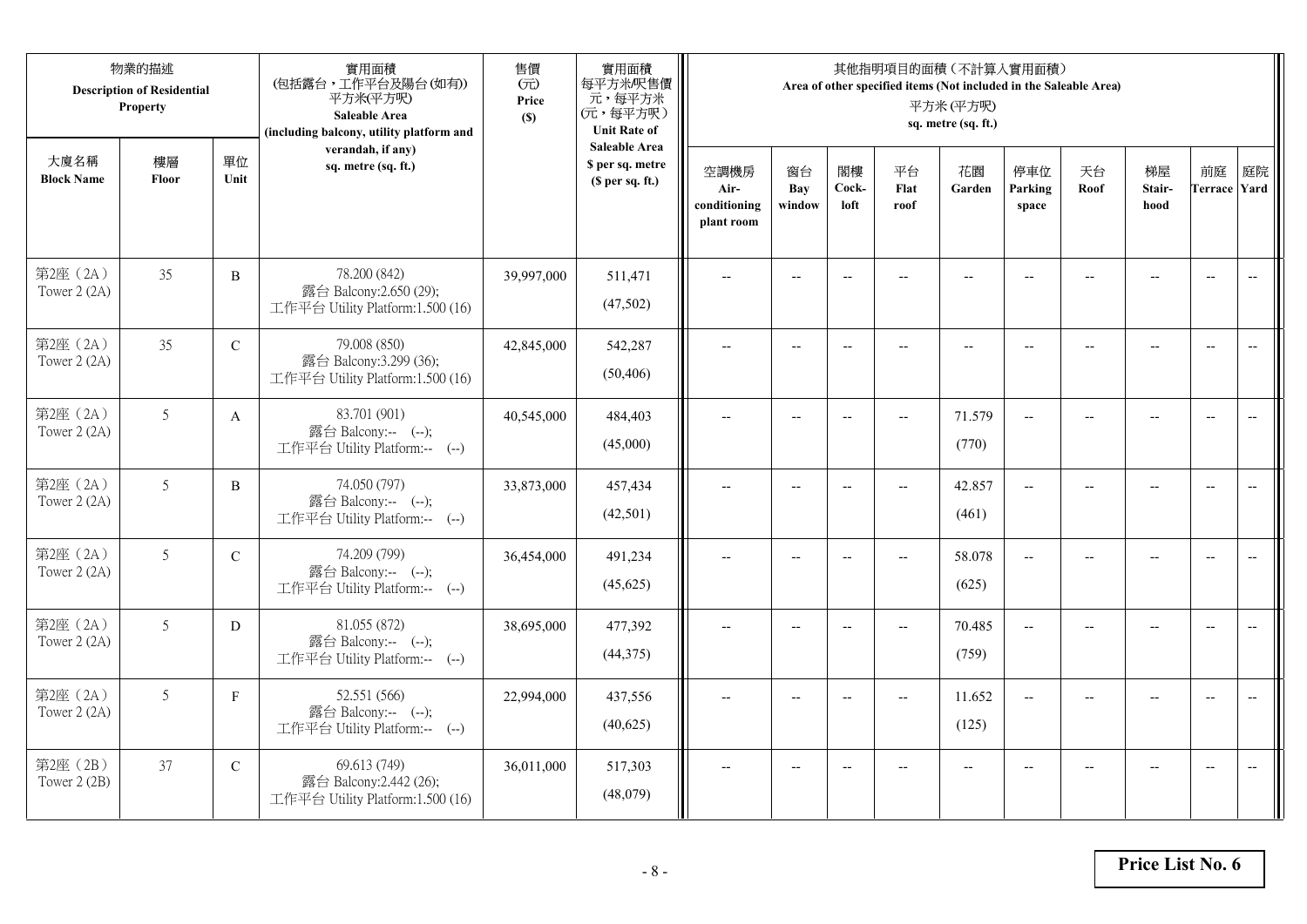|                           | 物業的描述<br><b>Description of Residential</b><br>Property |               | 實用面積<br>(包括露台,工作平台及陽台(如有))<br>平方米(平方呎)<br>Saleable Area<br>(including balcony, utility platform and | 售價<br>(元)<br>Price<br>(S) | 實用面積<br>每平方米/呎售價<br>元,每平方米<br>(元,每平方呎)<br><b>Unit Rate of</b>          |                                            |                          |                          |                          | 其他指明項目的面積 (不計算入實用面積)<br>Area of other specified items (Not included in the Saleable Area)<br>平方米(平方呎)<br>sq. metre (sq. ft.) |                          |                |                          |                           |                          |
|---------------------------|--------------------------------------------------------|---------------|-----------------------------------------------------------------------------------------------------|---------------------------|------------------------------------------------------------------------|--------------------------------------------|--------------------------|--------------------------|--------------------------|------------------------------------------------------------------------------------------------------------------------------|--------------------------|----------------|--------------------------|---------------------------|--------------------------|
| 大廈名稱<br><b>Block Name</b> | 樓層<br>Floor                                            | 單位<br>Unit    | verandah, if any)<br>sq. metre (sq. ft.)                                                            |                           | <b>Saleable Area</b><br>\$ per sq. metre<br>(S <sub>per</sub> sq. ft.) | 空調機房<br>Air-<br>conditioning<br>plant room | 窗台<br>Bay<br>window      | 閣樓<br>Cock-<br>loft      | 平台<br>Flat<br>roof       | 花園<br>Garden                                                                                                                 | 停車位<br>Parking<br>space  | 天台<br>Roof     | 梯屋<br>Stair-<br>hood     | 前庭<br><b>Terrace Yard</b> | 庭院                       |
| 第2座 (2B)<br>Tower 2 (2B)  | 36                                                     | $\mathbf C$   | 69.613 (749)<br>露台 Balcony:2.442 (26);<br>工作平台 Utility Platform:1.500 (16)                          | 35,902,000                | 515,737<br>(47, 933)                                                   |                                            | $-$                      | $\overline{a}$           |                          |                                                                                                                              |                          |                |                          | $\overline{a}$            | $\overline{\phantom{a}}$ |
| 第2座 (2B)<br>Tower 2 (2B)  | 35                                                     | $\mathcal{C}$ | 69.613 (749)<br>露台 Balcony:2.442 (26);<br>工作平台 Utility Platform:1.500 (16)                          | 35,796,000                | 514,214<br>(47, 792)                                                   | $\overline{\phantom{a}}$                   | $\overline{\phantom{a}}$ | $\overline{\phantom{a}}$ | $\overline{a}$           | $\overline{\phantom{a}}$                                                                                                     | $-$                      |                | $\overline{a}$           | $-$                       | $\overline{\phantom{m}}$ |
| 第2座 (2B)<br>Tower 2 (2B)  | 33                                                     | $\mathbf C$   | 69.613 (749)<br>露台 Balcony:2.442 (26);<br>工作平台 Utility Platform:1.500 (16)                          | 35,689,000                | 512,677<br>(47, 649)                                                   |                                            | $\overline{\phantom{a}}$ | $-$                      | $-$                      | $-$                                                                                                                          |                          |                | $\overline{\phantom{a}}$ | $\overline{\phantom{a}}$  |                          |
| 第2座 (2B)<br>Tower 2 (2B)  | 32                                                     | $\mathbf C$   | 69.613 (749)<br>露台 Balcony:2.442 (26);<br>工作平台 Utility Platform:1.500 (16)                          | 35,581,000                | 511.126<br>(47,505)                                                    | $-$                                        | $\overline{\phantom{m}}$ | $\overline{\phantom{a}}$ | $\overline{\phantom{a}}$ | $-$                                                                                                                          | $\overline{\phantom{a}}$ | $\overline{a}$ | --                       | $-$                       | $\overline{\phantom{m}}$ |
| 第2座 (2B)<br>Tower 2 (2B)  | 31                                                     | $\mathbf C$   | 69.613 (749)<br>露台 Balcony:2.442 (26);<br>工作平台 Utility Platform:1.500 (16)                          | 35,475,000                | 509,603<br>(47, 363)                                                   | $\sim$                                     | $\overline{a}$           | $\overline{a}$           | $\overline{a}$           | $\overline{\phantom{a}}$                                                                                                     | $\overline{a}$           |                | $\overline{a}$           | $\overline{\phantom{a}}$  | $\overline{\phantom{a}}$ |
| 第2座 (2B)<br>Tower 2 (2B)  | 30                                                     | $\mathcal{C}$ | 69.613 (749)<br>露台 Balcony:2.442 (26);<br>工作平台 Utility Platform:1.500 (16)                          | 35,369,000                | 508,080<br>(47, 222)                                                   | $\overline{\phantom{a}}$                   | $\overline{a}$           | $\overline{\phantom{a}}$ |                          | $-$                                                                                                                          | $-$                      | $-$            | $\overline{a}$           | $\overline{\phantom{a}}$  | $\sim$                   |
| 第2座 (2B)<br>Tower 2 (2B)  | 29                                                     | $\mathbf C$   | 69.613 (749)<br>露台 Balcony:2.442 (26);<br>工作平台 Utility Platform:1.500 (16)                          | 35,264,000                | 506,572<br>(47,081)                                                    |                                            |                          | $\overline{\phantom{a}}$ |                          |                                                                                                                              |                          |                |                          | $\overline{\phantom{a}}$  | $\overline{\phantom{a}}$ |
| 第2座 (2B)<br>Tower 2 (2B)  | 28                                                     | $\mathbf C$   | 69.613 (749)<br>露台 Balcony:2.442 (26);<br>工作平台 Utility Platform:1.500 (16)                          | 34,904,000                | 501,401<br>(46,601)                                                    | $\overline{\phantom{a}}$                   | $-$                      | $\overline{\phantom{a}}$ |                          | $\overline{a}$                                                                                                               | $-$                      |                | $-$                      | $-$                       | $\overline{\phantom{a}}$ |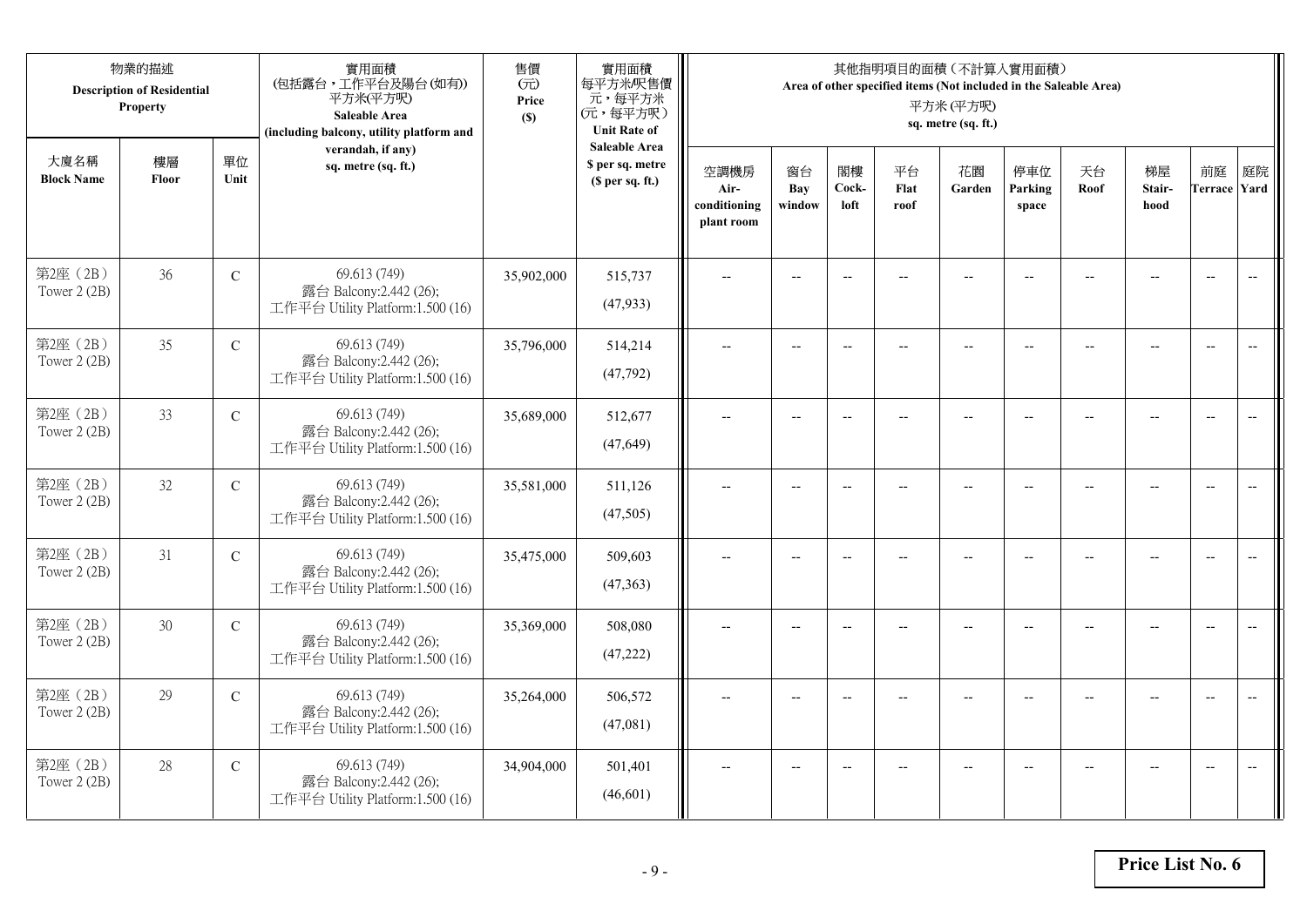|                           | 物業的描述<br><b>Description of Residential</b><br><b>Property</b> |            | 實用面積<br>(包括露台,工作平台及陽台(如有))<br>平方米(平方呎)<br><b>Saleable Area</b><br>(including balcony, utility platform and | 售價<br>$\overrightarrow{CD}$<br>Price<br>(S) | 實用面積<br>每平方米/呎售價<br>元,每平方米<br>(元,每平方呎)<br><b>Unit Rate of</b> |                                            |                     |                     | 其他指明項目的面積(不計算入實用面積)<br>Area of other specified items (Not included in the Saleable Area) | 平方米 (平方呎)<br>sq. metre (sq. ft.) |                         |            |                      |                          |    |
|---------------------------|---------------------------------------------------------------|------------|------------------------------------------------------------------------------------------------------------|---------------------------------------------|---------------------------------------------------------------|--------------------------------------------|---------------------|---------------------|------------------------------------------------------------------------------------------|----------------------------------|-------------------------|------------|----------------------|--------------------------|----|
| 大廈名稱<br><b>Block Name</b> | 樓層<br>Floor                                                   | 單位<br>Unit | verandah, if any)<br>sq. metre (sq. ft.)                                                                   |                                             | <b>Saleable Area</b><br>\$ per sq. metre<br>(\$ per sq. ft.)  | 空調機房<br>Air-<br>conditioning<br>plant room | 窗台<br>Bay<br>window | 閣樓<br>Cock-<br>loft | 平台<br>Flat<br>roof                                                                       | 花園<br>Garden                     | 停車位<br>Parking<br>space | 天台<br>Roof | 梯屋<br>Stair-<br>hood | 前庭<br>Terrace Yard       | 庭院 |
| 第2座 (2B)<br>Tower 2 (2B)  | 5                                                             | A          | 55.558 (598)<br>露台 Balcony:-- (--);<br>工作平台 Utility Platform:-- (--)                                       | 25,041,000                                  | 450,718<br>(41, 875)                                          | $-$                                        | $- -$               | $- -$               | $\hspace{0.05cm} -\hspace{0.05cm} -\hspace{0.05cm}$                                      | 27.574<br>(297)                  | $- -$                   | $- -$      | $- -$                | $-$                      |    |
| 第2座 (2B)<br>Tower 2 (2B)  |                                                               | B          | 47.053 (506)<br>露台 Balcony:-- (--);<br>工作平台 Utility Platform:-- (--)                                       | 19,924,000                                  | 423,437<br>(39,375)                                           | $- -$                                      | $- -$               | $-$                 | $\hspace{0.05cm} -$                                                                      | 13.479<br>(145)                  | $- -$                   | --         |                      | $\overline{\phantom{a}}$ |    |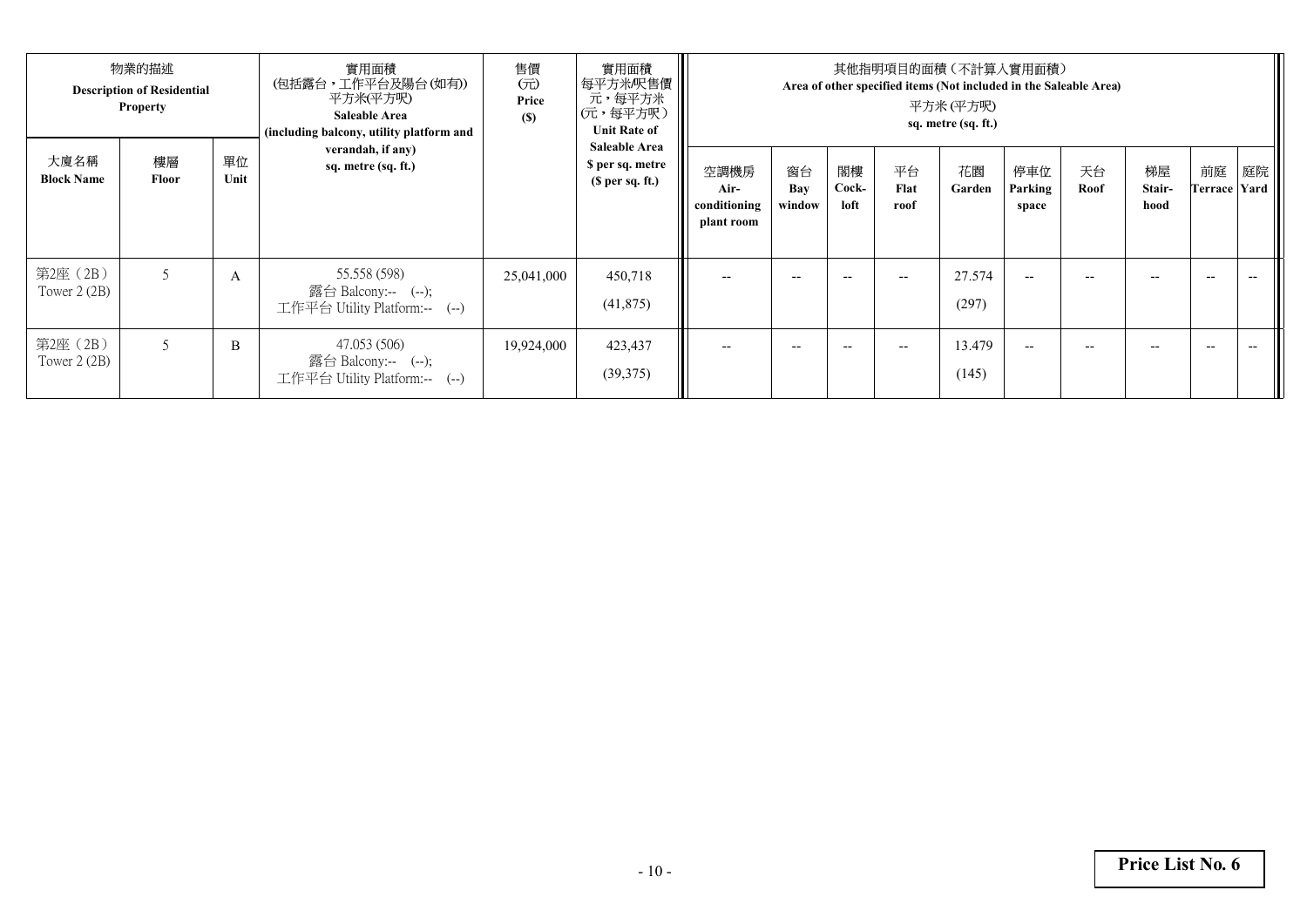## 第三部份:其他資料 **Part 3: Other Information**

(1) 準買家應參閱期數的售樓說明書,以了解期數的資料。

Prospective purchasers are advised to refer to the sales brochure for the Phase for information on the Phase.

(2) 根據《一手住宅物業銷售條例》第 52(1)條及第 53(2)及(3)條, -

According to sections 52(1) and 53(2) and (3) of the Residential Properties (First-hand Sales) Ordinance, -

#### 第 52(1)條 / Section 52(1)

#### 在某人就指明住宅物業與擁有人訂立臨時買賣合約時,該人須向擁有人支付售價的 5%的臨時訂金。

A preliminary deposit of 5% of the purchase price is payable by a person to the owner on entering into a preliminary agreement for sale and purchase in respect of the specified residential property with the owner.

#### 第 53(2)條 / Section 53(2)

如某人於某日期訂立臨時買賣合約,並於該日期後的 5 個工作日內,就有關住宅物業簽立買賣合約,則擁有人必須在該日期後的 8 個工作日內,簽立該買賣合約。

If a person executes an agreement for sale and purchase in respect of the residential property within 5 working days after the date on which the person enters into the preliminary agreement for sale and purchase, the owner must execute the agreement for sale and purchase within 8 working days after that date.

#### 第 53(3)條 / Section 53(3)

如某人於某日期訂立臨時買賣合約,但沒有於該日期後的 5 個工作日内,就有關住宅物業簽立買賣合約,則 -(i) 該臨時合約即告終止;(ii) 有關的臨時訂金即予沒收;及 (iii) 擁有人不得 就該人沒有簽立買賣合約而針對該人提出進一步申索。

If a person does not execute an agreement for sale and purchase in respect of the residential property within 5 working days after the date on which the person enters into the preliminary agreement for sale and purchase- (i) the preliminary agreement is terminated; (ii) the preliminary deposit is forfeited; and (iii) the owner does not have any further claim against the person for the failure.

#### (3) 實用面積及屬該住宅物業其他指明項目的面積是按《一手住宅物業銷售條例》第 8 條及附表二第 2 部的計算得出的。

The saleable area and area of other specified items of the residential property are calculated in accordance with section 8 and Part 2 of Schedule 2 to the Residential Properties (First-hand Sales) Ordinance.

- (4) 註:於本第(4)段中:
	- (a) 「售價」指本價單第二部份中所列表之住宅物業的售價。而「成交金額」指臨時買賣合約中訂明的住宅物業的實際金額,因應不同支付條款及/或折扣按售價計算得出之價目,皆以進位 到最接近的百位數作為成交金額。
	- (b) 「賣方」指香港鐵路有限公司,而『如此聘用的人』指 High Crown Holdings Limited,即獲香港鐵路有限公司聘用作統籌和監管期數的設計、規劃、建造、裝置、完成及銷售的過程的人 士。
	- (c) 買方於簽署臨時買賣合約時須繳付相等於成交金額 5%之金額作為臨時訂金,其中港幣\$100,000 之部分臨時訂金必須以銀行本票支付,臨時訂金的餘額可以支票支付,本票及支票抬頭 請寫「的近律師行」或「**DEACONS**」。
	- Notes: In this paragraph (4):
	- (a) "Price" means the price of the residential property set out in Part 2 of this Price List, and "Transaction Price" means the actual price of the residential property set out in the preliminary agreement for sale and purchase. The amount obtained after applying the relevant terms of payment and/or applicable discounts on the Price will be rounded up to the nearest hundred to determine the Transaction Price.
	- (b) "Vendor" means MTR Corporation Limited and "Person so Engaged" means High Crown Holdings Limited, the person engaged by MTR Corporation Limited to co-ordinate and supervise the process of designing, planning, constructing, fitting out, completing and marketing the Phase.
	- (c) Upon signing of the preliminary agreement for sale and purchase, the Purchaser shall pay the preliminary deposit which is equivalent to 5% of the Transaction Price. HK\$100,000 being part of the preliminary deposit must be paid by cashier order(s) and the balance of the preliminary deposit may be paid by cheque(s). The cashier order(s) and cheque(s) should be made payable to "**DEACONS**" or "的近律師行**"**.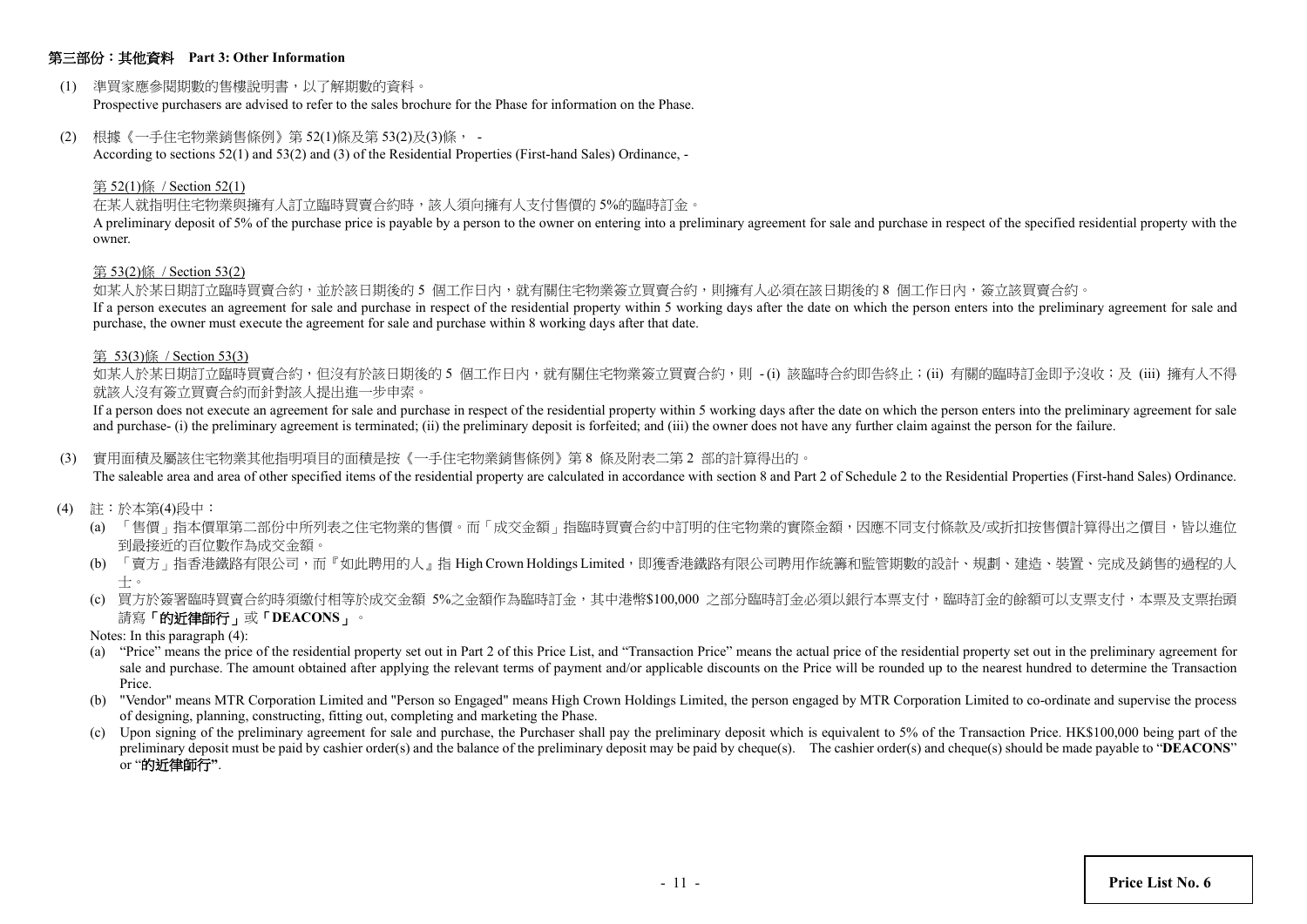### (4) (i) 支付條款 **Terms of Payment:**

# **(A) 180** 天現金優惠付款計劃 **180-day Cash Payment Plan (**照售價減 **8%) (8% discount from Price)**

- 1. 成交金額 5%: 臨時訂金須於買方簽署臨時買賣合約時繳付,買方並須於其後 5 個工作天内簽署買賣合約。 5% of the Transaction Price being the Preliminary Deposit shall be paid upon signing of the preliminary agreement for sale and purchase. The agreement for sale and purchase must be signed by the Purchaser within 5 working days thereafter.
- 2. 成交金額 95%: 成交金額餘款須於買方簽署臨時買賣合約後 180 天內支付,或於賣方就其有能力將物業有效地轉讓予買方一事向買方發出通知的日期後的 14 天内支付,以較 早者為準。

95% of the Transaction Price being the balance of the Transaction Price shall be paid by the Purchaser within 180 days after signing of the preliminary agreement for sale and purchase, or within 14 days after the date of the notification to the Purchaser that the Vendor is in a position validly to assign the property to the Purchaser, whichever is the earlier.

## (B) **180** 天備用一按貸款付款計劃 **180-day Standby First Mortgage Payment Plan (**照售價減 **5.5%) (5.5% discount from Price)**

- 1. 成交金額 5%: 臨時訂金須於買方簽署臨時買賣合約時繳付,買方並須於其後 5 個工作天內簽署買賣合約。 5% of the Transaction Price being the Preliminary Deposit shall be paid upon signing of the preliminary agreement for sale and purchase. The agreement for sale and purchase must be signed by the Purchaser within 5 working days thereafter.
- 2. 成交金額 95%: 成交金額餘款須於買方簽署臨時買賣合約後 180 天內支付,或於賣方就其有能力將物業有效地轉讓予買方一事向買方發出通知的日期後的 14 天内支付,以較 早者為準。

95% of the Transaction Price being the balance of the Transaction Price shall be paid by the Purchaser within 180 days after signing of the preliminary agreement for sale and purchase, or within 14 days after the date of the notification to the Purchaser that the Vendor is in a position validly to assign the property to the Purchaser, whichever is the earlier.

\*(不適用於以下單位 Not applicable to below units)

| 座數 TOWER | 樓層 FLOOR                                     | 單位 UNIT |
|----------|----------------------------------------------|---------|
| 1(1A)    | 16樓、17樓、18樓、27樓、28樓、30樓及31樓                  |         |
|          | 16/F, 17/F, 18/F, 27/F, 28/F, 30/F & 31/F    |         |
| 1(1B)    | 16 樓、17 樓、18 樓、27 樓、28 樓、30 樓 及 31 樓         |         |
|          | $16/F$ , 17/F, 18/F, 27/F, 28/F, 30/F & 31/F |         |

## **(C) 360** 天現金優惠付款計劃 **360-day Cash Payment Plan (**照售價減 **6%) (6% discount from Price)**

1. 成交金額 5%: 臨時訂金須於買方簽署臨時買賣合約時繳付,買方並須於其後 5 個工作天內簽署買賣合約。

5% of the Transaction Price being the Preliminary Deposit shall be paid upon signing of the preliminary agreement for sale and purchase. The agreement for sale and purchase must be signed by the Purchaser within 5 working days thereafter.

2. 成交金額 5%: 部份成交金額須於買方簽署臨時買賣合約後 180 天內支付,或於賣方就其有能力將物業有效地轉讓予買方一事向買方發出通知的日期後的 14 天內支付,以較 早者為準。

5% of the Transaction Price being part payment of Transaction Price shall be paid by the Purchaser within 180 days after signing of the preliminary agreement for sale and purchase, or within 14 days after the date of the notification to the Purchaser that the Vendor is in a position validly to assign the property to the Purchaser, whichever is the earlier.

3. 成交金額 90%: 成交金額餘款須於買方簽署臨時買賣合約後 360 天內支付,或於賣方就其有能力將物業有效地轉讓予買方一事向買方發出通知的日期後的 14 天內支付,以較 早者為準。

90% of the Transaction Price being the balance of the Transaction Price shall be paid by the Purchaser within 360 days after signing of the preliminary agreement for sale and purchase, or within 14 days after the date of the notification to the Purchaser that the Vendor is in a position validly to assign the property to the Purchaser, whichever is the earlier.

## **(D)** 建築期付款計劃 **Stage Payment Plan (**照售價減 **4%) (4% discount from Price)**

- 1. 成交金額 5%﹕臨時訂金須於買方簽署臨時買賣合約時繳付,買方並須於其後 5 個工作天內簽署買賣合約。 5% of the Transaction Price being the Preliminary Deposit shall be paid upon signing of the preliminary agreement for sale and purchase. The agreement for sale and purchase must be signed by the Purchaser within 5 working days thereafter.
- 2. 成交金額 5%: 部份成交金額須於買方簽署臨時買賣合約後 180 天內支付,或於賣方就其有能力將物業有效地轉讓予買方一事向買方發出通知的日期後的 14 天內支付,以較 早者為準。

5% of the Transaction Price being part payment of Transaction Price shall be paid by the Purchaser within 180 days after signing of the preliminary agreement for sale and purchase, or within 14 days after the date of the notification to the Purchaser that the Vendor is in a position validly to assign the property to the Purchaser, whichever is the earlier.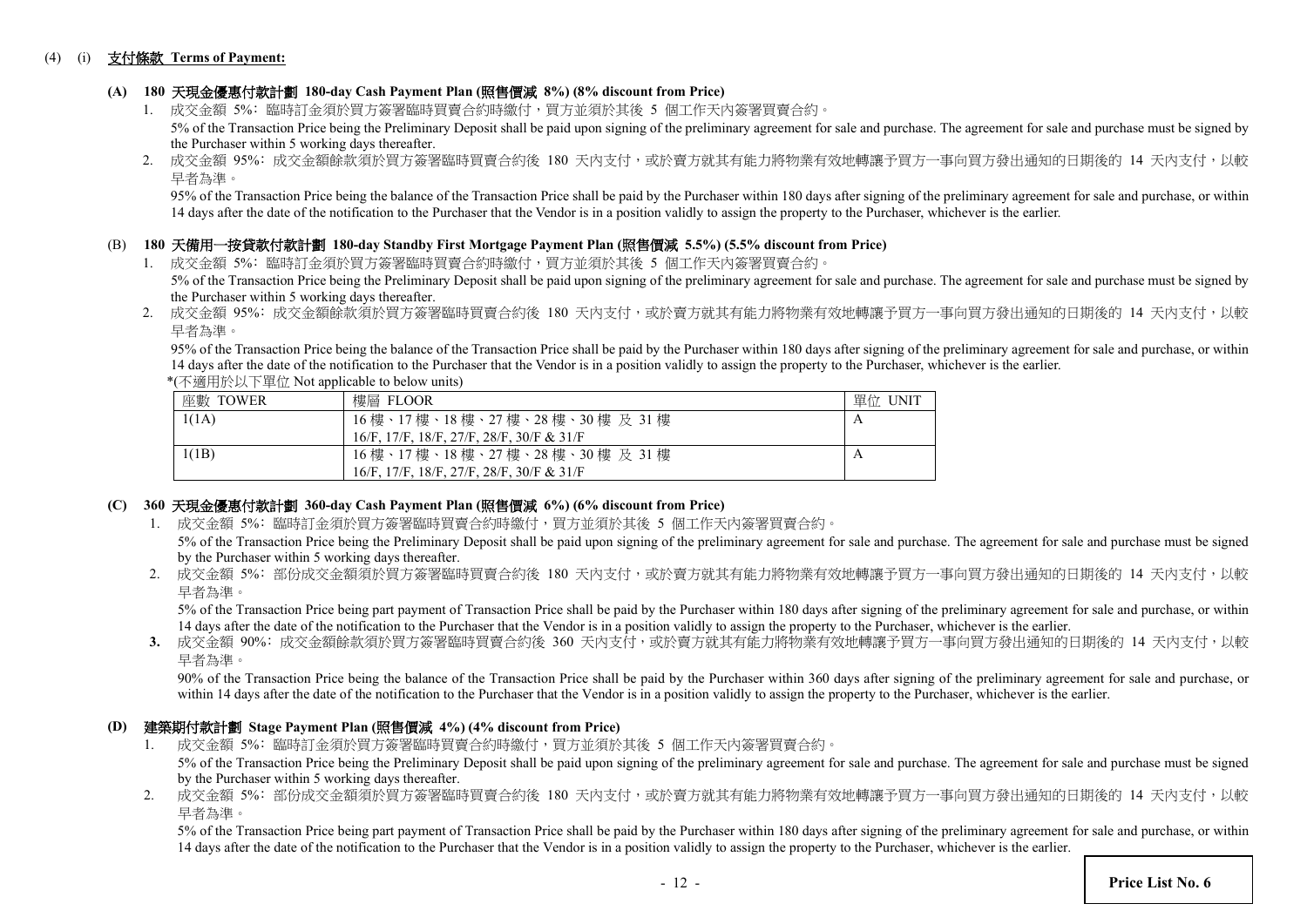3. 成交金額 90%﹕成交金額餘款須於賣方就其有能力將物業有效地轉讓予買方一事向買方發出通知的日期後的 14 天內支付。 90% of the Transaction Price being the balance of the Transaction Price shall be paid within 14 days after the date of the notification to the Purchaser that the Vendor is in a position validly to assign the property to the Purchaser.

# (4) (ii) 售價獲得折扣的基礎

#### **The basis on which any discount on the Price is available**

- (a) 請參閱 $(4)$ (i) Please refer to  $(4)$ (i)
- (b) 「早鳥」優惠 **"Early Bird" Discount**

買方可獲額外 3%售價折扣優惠作為「早鳥」優惠。 An extra 3% discount from the Price would be offered to the Purchasers as the "Early Bird" Benefit.

(c) 「南區優尚生活」優惠 **"Superior southside living" Benefit** 買方可獲額外 3%售價折扣優惠作為「南區優尚生活」優惠。 An extra 3% discount from the Price would be offered to the Purchasers as the "Superior southside living" Benefit.

## (d) 「**Kerry Homes** 會員」優惠 **"Kerry Homes Member" Benefit**

買家如屬 Kerry Homes 會員,可獲額外 1%售價折扣優惠。 An extra 1% discount from the Price would be offered to Purchasers who are "Kerry Homes members".

## (e) 「**Sino Club** 會員」優惠 **"Sino Club Member" Benefit**

買家如屬 Sino Club 會員,可獲額外 1%售價折扣優惠。 An extra 1% discount from the Price would be offered to Purchasers who are "Sino Club members".

(f) 「印花稅津貼」優惠 **"Subsidy of Stamp Duty" Benefit**

買方可獲額外 4%售價折扣優惠作為「印花稅津貼」優惠。 An extra 4% discount from the Price would be offered to the Purchasers as the "Subsidy of Stamp Duty" Benefit.

# (4) (iii) 可就購買期數中的指明住宅物業而連帶獲得的任何贈品、財務優惠或利益

**Any gift, or any financial advantage or benefit, to be made available in connection with the purchase of a specified residential property in the Phase**

(a) 備用第一按揭貸款 (此安排只適用於選擇支付條款 (B) 180 天備用一按貸款付款計劃之買方。 ) Standby First Mortgage Loan (This arrangement is only applicable to Purchasers who choose Terms of Payment (B) 180-day Standby First Mortgage Payment Plan.)

買方可向如此聘用的人介紹之財務機構或如此聘用的人指定的其它公司 (「介紹之第一承按人」)申請最高達成交金額之 70%之第一按揭貸款(「第一按揭貸款」)。第一按揭貸款及其 申請受以下條件規限:

The Purchaser may apply to the financial institution referred by the Person so Engaged or any other company designated by the Person so Engaged (the "Referred First Mortgagee") for first mortgage loan with a maximum loan amount equivalent to 70% of the Transaction Price (the "First Mortgage Loan"). The First Mortgage Loan and its application are subject to the following terms and conditions:

1) 買方必須於付清成交金額餘款之日起計最少 60 天前以指定格式的申請書向介紹之第一承按人申請第一按揭貸款。

The Purchaser shall apply to the Referred First Mortgagee for the First Mortgage Loan by the prescribed form not less than 60 days before the due date of payment of the balance of the Transaction Price.

- 2) 買方須依照介紹之第一承按人之要求提供足夠之入息證明文件。 The Purchaser shall provide sufficient proof of income in accordance with the requirements of the Referred First Mortgagee.
- 3) 買方須以所購之期數的住宅物業之第一樓花按揭(如適用)及第一法定按揭作為第一按揭貸款的抵押。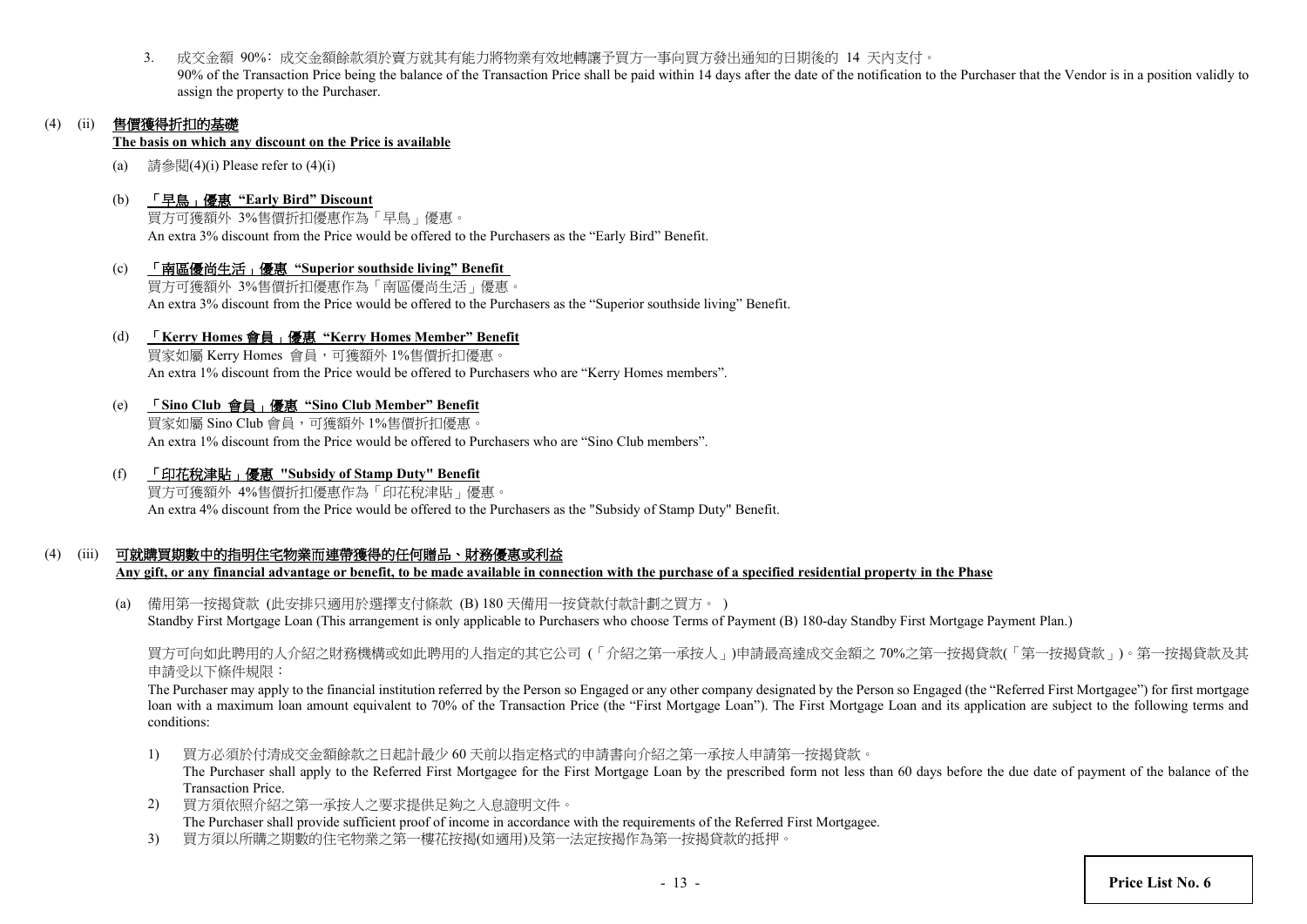The First Mortgage Loan shall be secured by a first equitable mortgage (if applicable) and a first legal mortgage over the residential property in the Phase purchased by the Purchaser.

- 4) 第一按揭貸款年期最長為 25 年。
- The maximum tenor of the First Mortgage Loan shall be 25 years.
- 5) 第一按揭貸款年利率以最優惠利率(P)減 2.75%計算。P 為介紹之第一承按人不時報價之港元最優惠利率,利率浮動,現為年利率 5.25%。最終按揭利率以介紹之第一承按人審 批結果而定,賣方及如此聘用的人並無就其作用,亦不得被視為就其作出任何不論明示或隱含之陳述、承諾或保證。 The interest rate of the First Mortgage Loan shall be Prime Rate (P) minus 2.75% (P-2.75%). P shall be the Hong Kong Dollar Best Lending Rate as quoted by the Referred First Mortgagee from time to time, subject to fluctuation. P currently is 5.25% per annum. The final mortgage rate will be subject to final approval by the Referred First Mortgagee. No representation, undertaking or warranty, whether express or implied, is given, or shall be deemed to have been given by the Vendor and the Person so Engaged in respect thereof.
- 6) 買方須每月供款,而利息由提款日起計算(提款日須於簽署臨時買賣合約後 180 天內)。 Purchasers shall pay monthly instalments and interest will be accrued starting from the day of drawdown, which shall be within 180 days after signing of the preliminary agreement for sale and purchase.
- 7) 第一按揭貸款及其相關擔保(如要)之文件必須由介紹之第一承按人指定之律師行辦理,並由買方及其擔保人(如有)須支付所有第一按揭貸款及其擔保相關之律師費及雜費。 All legal documents in relation to the First Mortgage Loan and its related guarantee(s) (if necessary) must be prepared by the solicitors' firm designated by the Referred First Mortgagee and all legal costs and disbursements relating thereto shall be paid by the Purchaser and his/her/its guarantor(s) (if any).
- 8) 買方於決定選擇此安排前,請先向介紹之第一承按人查詢清楚第一按揭貸款之條款及條件、批核條件及申請手續。 The Purchaser is advised to enquire with the Referred First Mortgagee on details of the terms and conditions, approval conditions and application procedures of the First Mortgage Loan before choosing this arrangement.
- 9) 第一按揭貸款之條款及批核條件僅供參考。介紹之第一承按人保留在其認為合適時不時更改第一按揭貸款之條款及批核條件的權利。 The terms and conditions and approval conditions of the First Mortgage Loan are for reference only. The Referred First Mortgagee reserves the right to change the terms and conditions and approval conditions of the First Mortgage Loan from time to time as it sees fit.
- 10) 第一按揭貸款受其他條款及細則約束。第一按揭貸款批核與否及借貸條款以介紹之第一承按人之最終決定為準,與賣方及如此聘用的人無關,且於任何情況賣方及如此聘用的 人均無需為此負責。賣方及如此聘用的人並無或不得被視為就第一按揭貸款之按揭條款及條件以及申請批核與否作出任何不論明示或隱含之陳述、承諾或保證。不論貸款獲批 與否,買方仍須按買賣合約完成交易及付清成交金額餘款。買方不得就由於或有關第一按揭貸款的批核或不批核及/或任何與第一按揭貸款相關事宜而向賣方及/或如此聘用的人 提出任何申索。

The First Mortgage Loan is subject to other terms and conditions. The terms and conditions and the approval or disapproval of applications for the First Mortgage Loan are subject to the final decision of the Referred First Mortgagee, and are not related to the Vendor and the Person so Engaged (who shall under no circumstances be responsible therefor). No representation, undertaking or warranty, whether express or implied, is given, or shall be deemed to have been given by the Vendor and the Person so Engaged in respect of the terms and conditions and the approval or disapproval of applications for the First Mortgage Loan. No matter the First Mortgage Loan is granted or not, the Purchaser shall complete the sale and purchase and pay the balance of the Transaction Price in accordance with the agreement for sale and purchase. The Purchaser shall have no claim whatsoever against the Vendor and/or the Person so Engaged as a result of or in connection with the approval or disapproval of the First Mortgage Loan and/or any matters relating to the First Mortgage Loan.

# (b) 認購期數內一個停車位權利 **Option to Purchase One Car Parking Space in the Phase**

1) 下列住宅物業之買方可獲認購期數內一個停車位之權利。相關買方須根據賣方日後公佈的停車位銷售安排內規定的時限、條款及方式決定是否認購停車位,否則其認購停車位的 權利將會自動失效,買方不會為此獲得任何補償。

The Purchaser of a residential property specified below shall have an option to purchase one car parking space in the Phase. The relevant Purchaser must decide whether to purchase the car parking space in accordance with time limit, terms and method as prescribed by the sale arrangements of the car parking spaces to be announced by the Vendor, failing which the option to purchase the car parking space shall lapse automatically and the Purchaser shall not be entitled to any compensation therefor.

| 座數 TOWER | 樓層 FLOOR                                  | 單位 UNIT    |
|----------|-------------------------------------------|------------|
| 1(1A)    | 5 樓                                       | Ð          |
|          | 5/F                                       |            |
| 1(1A)    | 16樓、17樓、18樓、27樓、28樓、30樓及31樓               | А          |
|          | 16/F, 17/F, 18/F, 27/F, 28/F, 30/F & 31/F |            |
| 1(1B)    | 16樓、17樓、18樓、27樓、28樓、30樓及31樓               | A          |
|          | 16/F, 17/F, 18/F, 27/F, 28/F, 30/F & 31/F |            |
| 2(2A)    | 5 樓                                       | A, B, C, D |
|          | 5/F                                       |            |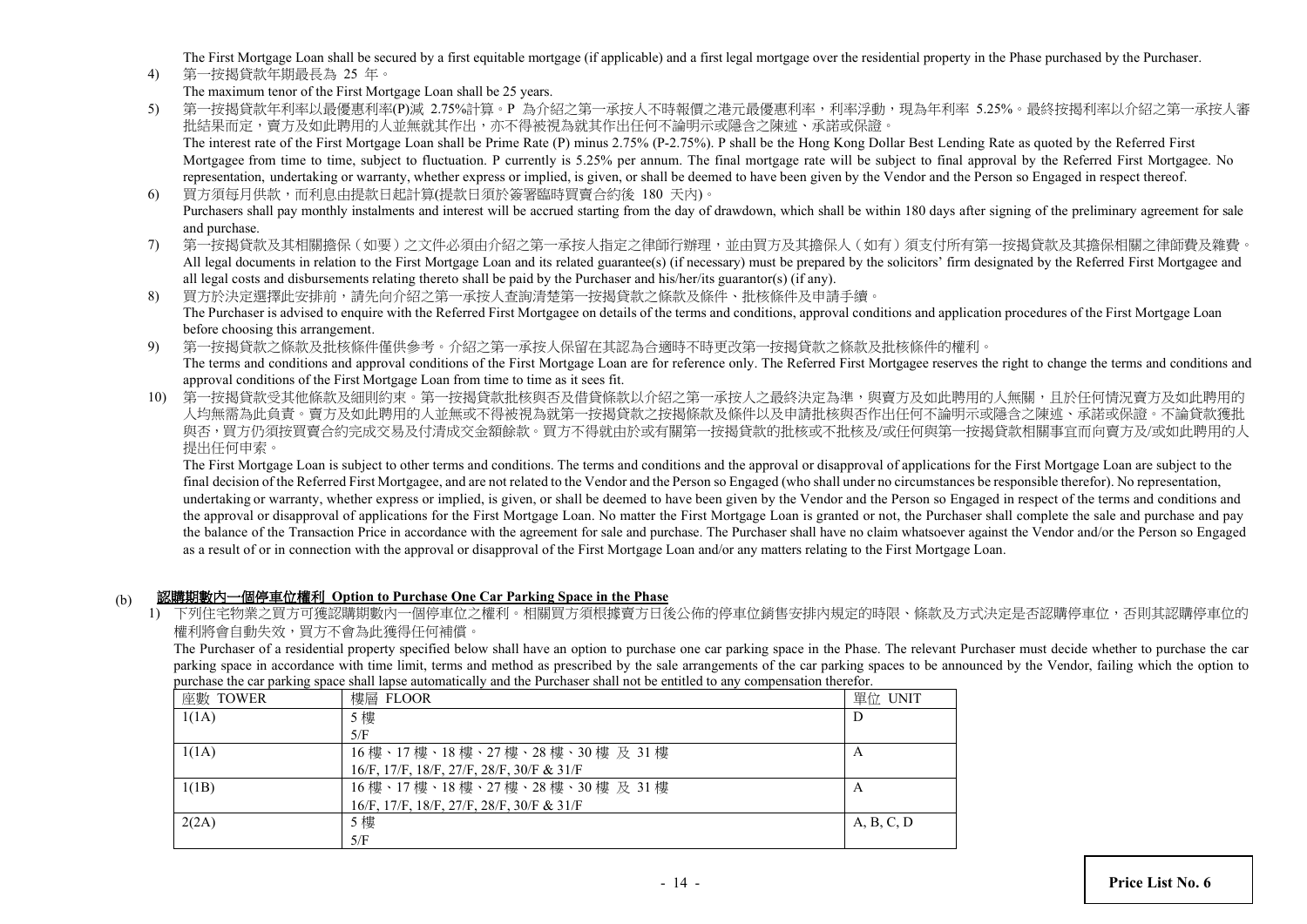2) 停車位的售價及銷售安排詳情(包括但不限於揀選停車位的次序)將由賣方全權及絕對酌情決定,並容後公佈。

The price and details of sales arrangements of car parking space(s) (including but not limited to the order for selection of the car parking space(s)) will be determined by the Vendor at its sole and absolute discretion and will be announced later.

3) 以上優惠並不影響買方根據買賣合約條款完成購買住宅物業之責任。 The above benefit does not affect the obligations of the Purchaser to complete the purchase of the residential property pursuant to the terms of the agreement for sale and purchase.

# (4) (iv) 誰人負責支付買賣期數中的指明住宅物業的有關律師費及印花稅

# Who is liable to pay the solicitors' fees and stamp duty in connection with the sale and purchase of a specified residential property in the Phase

買方須負責所有律師費及雜費支出。如買方選用賣方指定之代表律師作為買方之代表律師處理所有有關購買的一切法律文件,並由賣方代表律師同時處理物業按揭事宜,賣方律師將 豁免買方原先須支付有關處理買賣合約及其後之轉讓契之律師費用,但不包括樓花按揭/按揭(如有)、擔保與其他抵押文件及其他相關法律文件的律師費用及所有代墊付費用(該等費用 由買家支付)。

The Purchaser shall be responsible for all legal costs and expenses. If the Purchaser appoints the Vendor's solicitors to act on his / her / its behalf in respect of all legal documents for the purchase, and the mortgage is handled by the Vendor's solicitors as well, the Vendor's solicitors shall waive the legal costs in respect of the agreement for sale and purchase and the subsequent assignment which would otherwise be payable by the Purchaser, exclusive of the legal costs in respect of equitable mortgage / mortgage (if any), any guarantees and other security documents, other relevant legal documents and all disbursements, which shall be borne by the Purchaser.

2. 如買方另聘代表律師作為買方之代表律師處理其購買事宜,買賣雙方須各自負責有關該買賣的法律文件之律師費用。

If the Purchaser instructs his / her / its own solicitors to act for him / her / it in respect of the purchase, the Vendor and the Purchaser shall each pay his / her / its own legal fees in respect of the legal documents for the sale and purchase.

3. 買方須支付所有有關臨時買賣合約、買賣合約及轉讓契之印花稅(包括但不限於根據《印花稅條例》(第 117 章)可予徵收的從價印花稅、額外印花稅、買家印花稅、附加印花稅及任何 與過期繳付任何印花稅有關的罰款、利息及附加費等)、登記費及其他雜費及支出。

All stamp duty (including but not limited to the ad valorem stamp duty, special stamp duty, buyer's stamp duty and all additional stamp duty chargeable under the Stamp Duty Ordinance (Cap.117) and any penalty, interest and surcharge, etc. for late payment of any stamp duty), registration fee and other disbursements and charges on the preliminary agreement for sale and purchase, the agreement for sale and purchase and the assignment shall be borne by the Purchaser.

# (4) (v) 買方須為就買賣期數中的指明住宅物業簽立任何文件而支付的費用

#### **Any charges that are payable by a purchaser for execution of any document in relation to the sale and purchase of a specified residential property in the Phase**

一切製作、登記及完成發展項目主公契和及管理協議及期數的副公契及管理協議(合稱「公契」)之費用及附於公契之圖則費用的適當分攤、所購物業的業權契據及文件認證副本之費用、 所購物業的買賣合約及轉讓契之圖則費、為申請豁免買家印花稅及/或從價印花稅新/較高稅率而須的任何法定聲明的費用、所購住宅的按揭(如有)之法律費用及其他費用及代墊付費用及其 他有關所購物業的買賣的文件的所有法律費用及其他支出,均由買方負責及支付。

The Purchaser shall solely bear and pay a due proportion of the costs for the preparation, registration and completion of the Principal Deed of Mutual Covenant and Management Agreement of the Development and the Sub-Deed of Mutual Covenant and Management Agreement of the Phase (collectively "the DMC") and the plans attached to the DMC, all costs for preparing certified copies of title deeds and documents of the property purchased, all plan fees for plans to be annexed to the agreement for sale and purchase and the Assignment of the property purchased, the costs of any statutory declaration required for application for exemption of buyer's stamp duty and/or new/higher rates of ad valorem stamp duty, all legal and other costs and disbursements in respect of any mortgage (if any) in respect of the property purchased and all legal costs and charges of any other documents relating to the sale and purchase of the property purchased.

(4) (vi) 如買方希望更改付款計劃而須更新成交紀錄冊內的記錄,可於不早於簽署正式買賣合約後 30 日但不遲於付清成交金額餘額之日前 30 日或(如適用)正式買賣合約內訂明的期數的預計關 鍵日期前 30 日(以較早者為準)透過如此聘用的人向賣方提出申請,並須承擔有關律師費用及雜費(如有)。對前述更改之申請及申請條件的批准與否,視乎有關付款計劃、折扣、贈品、財 務優惠或利益的有效性和賣方的最終決定。

If the Purchaser wishes to change the payment plan which requires update to the entry(ies) in the Register of Transactions, the Purchaser can apply to the Vendor through the Person so Engaged for such change not earlier than 30 days after the date of signing of the formal Agreement for Sale and Purchase but not later than 30 days before the date of settlement of the balance of Transaction Price or (if applicable) not later than 30 days before the estimated material date for the Phase as specified in the formal Agreement for Sale and Purchase (whichever is earlier) and bear all related solicitor's cost and disbursements (if any). The approval or disapproval of the aforesaid application for change and the application conditions are subject to the availability of the relevant payment plan(s), discount(s), gift(s), financial advantage(s) or benefit(s) and the final decision of the Vendor.